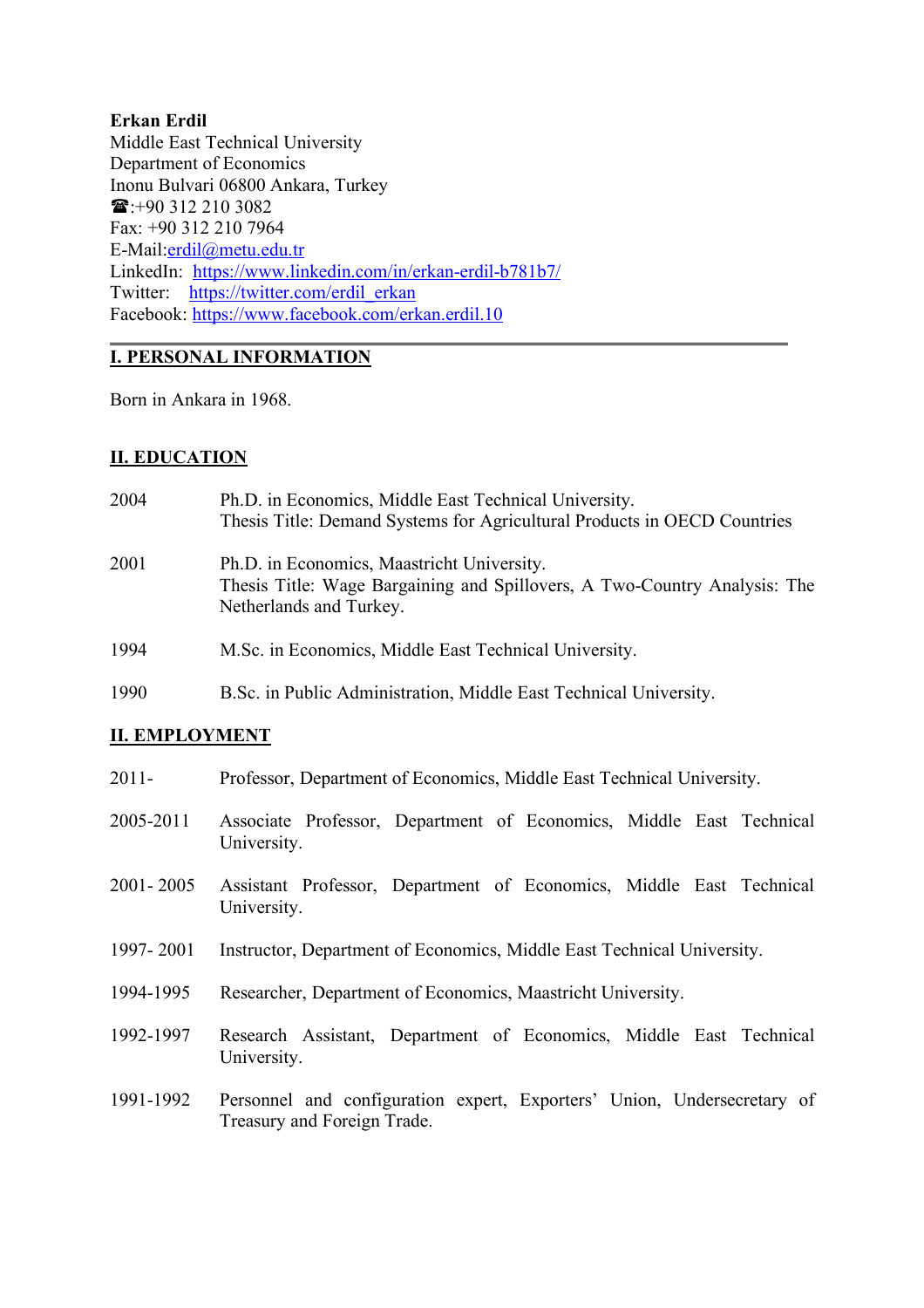### **III. ADMINISTRATIVE DUTIES**

- 2018- Member of Board of Management of International Schumpeter Society (ISS)
- 2017- 2018 Member of Faculty Executive Board
- 2016- Member of Board of Management of METU Digital Transformation / Industry4.0 Platform
- 2013- 2017 Scientific Board Member of GLOBELICS (The global network for the economics of learning, innovation, and competence building systems)
- 2002- 2017 Chairman, Science and Technology Policy Research Centre, Middle East Technical University.
- 2014-2016 Board Member of ÜSİMP (University-Industry Collaboration Centers Platform)
- 2011- 2014 Member of Faculty Board
- 2007- 2013 National Delegate,  $7<sup>th</sup>$  Framework Programme, Research Potential and Regions of Knowledge
- 2002- 2014 Chairman, Science and Technology Policy Studies Department, Middle East Technical University.
- 2008- 2011 Supervisor to National Electrics and Electronics Technology Platform
- 2001-2002 Vice-Chairman, Department of Economics, Middle East Technical University.
- 1997-1999 Vice-Chairman, Department of Economics, Middle East Technical University.

#### **IV. AREAS OF INTEREST**

*Labor Economics* -Labor Productivity & wages, returns to education across sectors, countries, & over time, discrimination, segmentation, regional differences in earnings, interindustry wage differentials, wage flexibility, public-private wage differentials, wage spillover & leadership, effect of public employment practices, labor force participation, technology  $\&$ work, labor market policy, statistical and econometric analysis of labor market data.

*Economics of Technology*- Political Economy of technology, flexible specialization, technology policy, regional innovation systems and clusters, digital transformation and Industry 4.0.

*Economics of Information & Uncertainty* - Analysis of risk, cost and profit analysis, problems of information & uncertainty, adverse selection & moral hazard problem, principleagent problem, mean-variance utility theorem, uncertainty and accounting cycle.

*Agricultural Economics* – Food demand, agricultural demand systems, AIDS model, & dynamic models.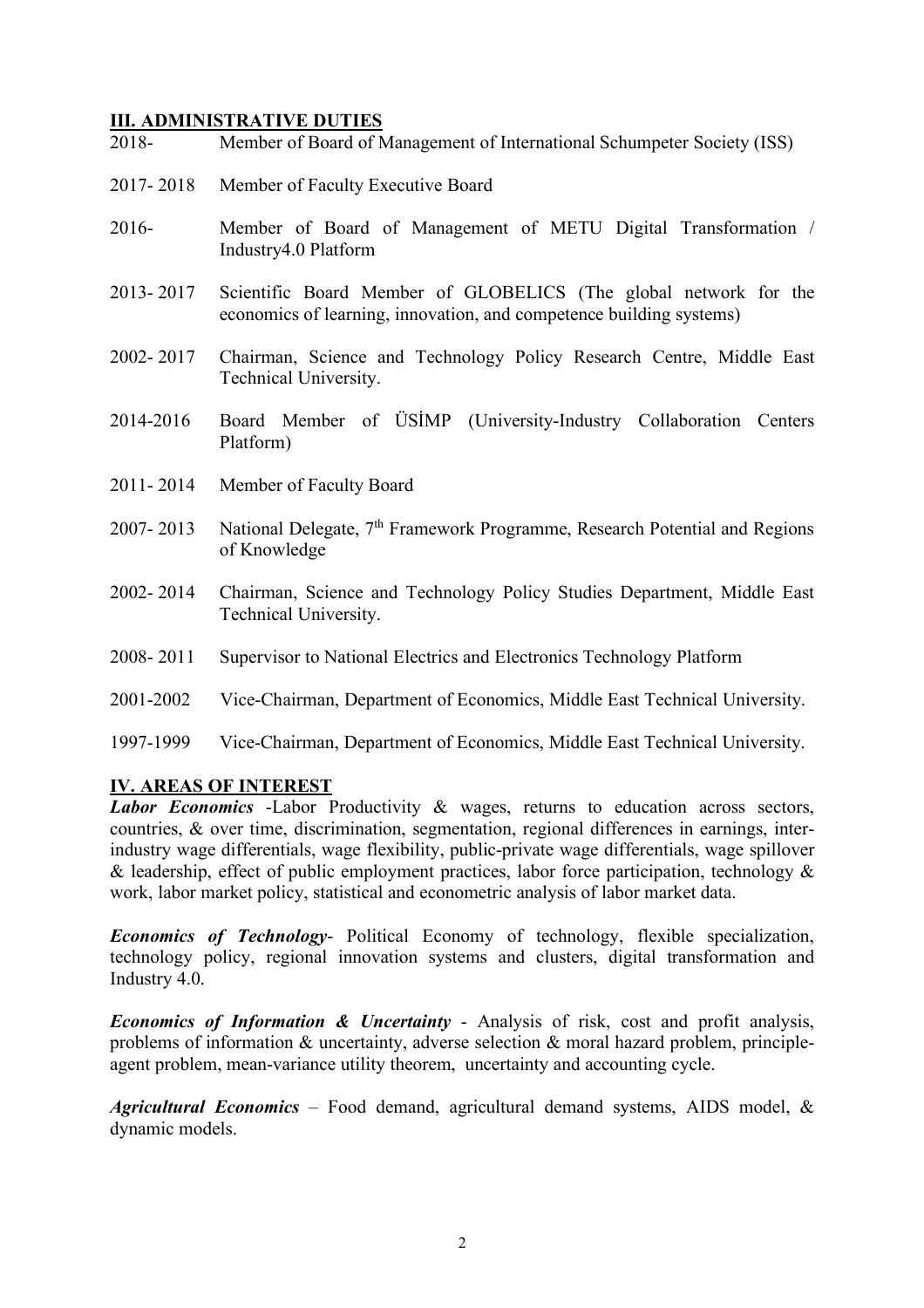*Health Economics* - Health insurance system, feasibility analysis of health insurance systems, cost & benefit analysis of health insurance system, health policy.

*Applied Econometrics & Statistics* - Application of various statistical and econometric methods and designing econometric models.

# **V. PUBLICATIONS**

## *A. Books*

*Innovation and the Entrepreneurial University,* Berlin: Springer, 2018, (with Joanna Chataway and Dirk Meissner).

*RIO Country Reports 2015: Turkey*, Luxembourg: Publications Office of the European Union, 2017 (with M.T. Pamukçu and G. G. Çiftçi). ISBN 978-92-79-57806-9

*Bilim, Teknoloji ve Yenilik: Kavramlar, Kuramlar ve Politika*, İstanbul: İstanbul Bilgi Üniversitesi Yayınları, 2016 (with İ.S. Akçomak, M.T. Pamukçu and M. Tiryakioğlu)

*Türkiye ve Dünyada Kamu İşletmeleri*, Ankara: Nobel Akademik Yayıncılık, 2015 (with M.Barca, E.Akdeve and S.Türkeli)

*ERAWATCH Country Reports 2013: Turkey*, Luxembourg: Publications Office of the European Union, 2014 (with D.Çetin). ISBN 978-92-79-39529-1

*ERAWATCH Country Reports 2012: Turkey*, Luxembourg: Publications Office of the European Union, 2014 (with D.Çetin). ISBN 978-92-79-34547-0

*Industrial Dynamics, Innovation Policy, and Economic Growth Through Technological Advancements*, edited by E.Erdil, I.H.Yetkiner and M.T. Pamukçu, Hershey: IGI Global, 2013. ISBN 978-1-4666-1978-4

*Wage Bargaining and Spillovers, A Two-Country Analysis: The Netherlands and Turkey,*  Ankara:Bizim Büro,2001*.* ISBN 975-82-01-30-1

## *B. Selected Papers*

"Diversities of Innovation", *Regional Studies*, Book review, 2021, 55, 987-88.

"Is there knowledge convergence among European regions? Evidence from the European Union Framework Programmes?", *Journal of the Knowledge Economy*, 2021, https://doi.org/10.1007/s13132-021-00754-5 (with İ.S.Akçomak and U.Y. Çetinkaya)

"Economic Drivers as Anchors of EU-Turkey Relations: Trade, Finance and Knowledge", in *Turkey and the European Union: Key Dynamics and Future Scenarios*, (eds.) B. Saatcioglu and F. Tekin, 121-44, Baden-Baden: Nomos, 2021 (with İ.S. Akçomak).

"Yerli ve Milli: Yaratıcı bir 'Ekonomi Politik' Hayali Mümkün mü?", in *Türkiye'nin Yeli Üretimi ve Politik Ekonomisi*, (ed.) Murad Tiryakioğlu, 191-94, İstanbul: İstanbul Bilgi Üniversitesi Yayınları, 2021.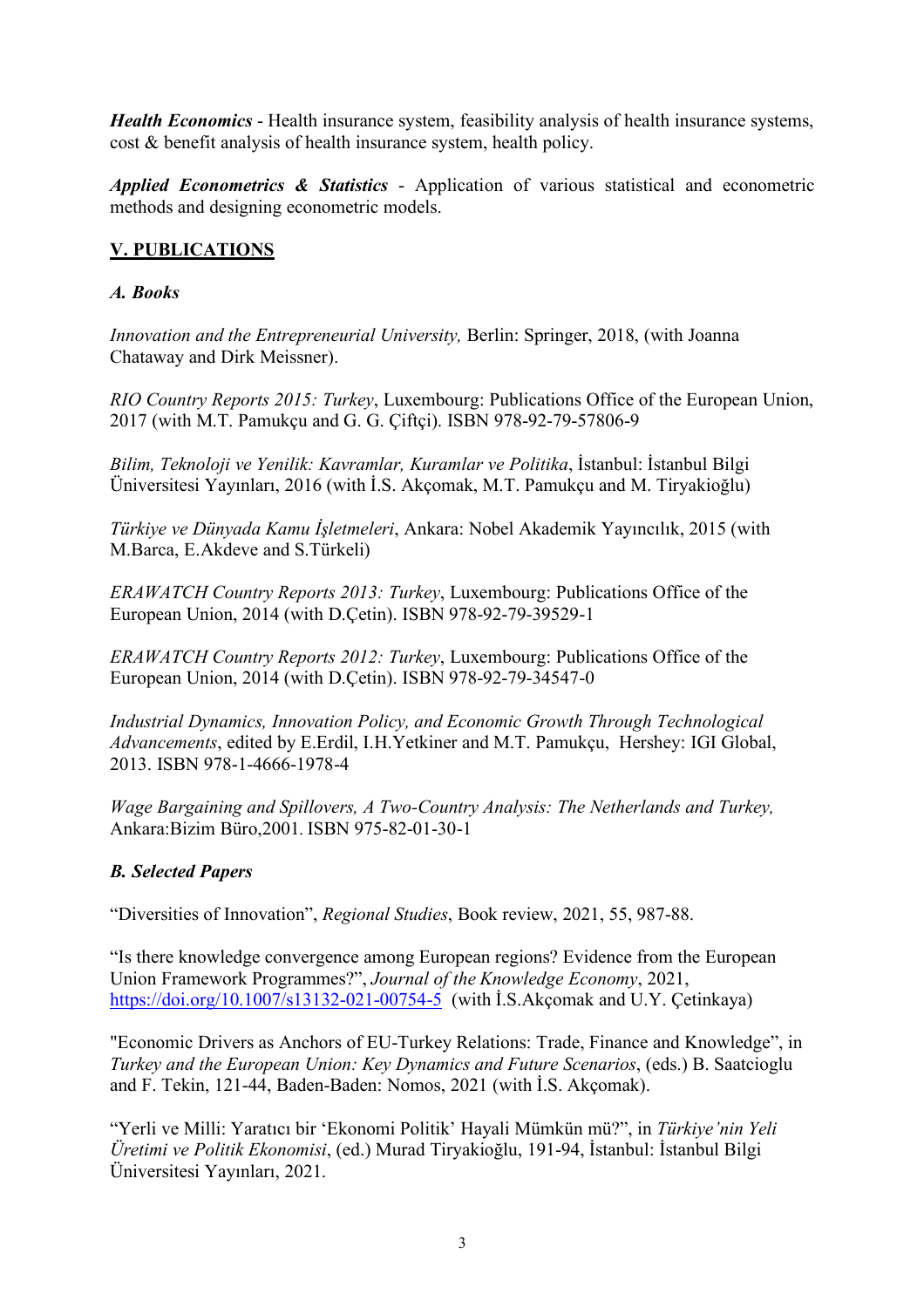"Prioritization and R&D Support Mechanisms: Turkish Case", *Journal of the Knowledge Economy*, 2021, https://doi.org/10.1007/s13132-020-00648-y (with K.Gürbüz).

"Dijital Dönüşüm", *İktisat ve Toplum*, 2021, 126, 1-3.

"Dijital Dönüşümün Ekonomi Politiği ve Türkiye'nin Dönüşüm Hevesi", *Yeniliğin Ekonomi Politiği"*, in *Yeniliğin Ekonomi Politiği*, (eds.) D.G. Aydın, D. B. Dikmen and S. Öztürk, 35- 68, Ankara: Gazi Kitabevi, 2020 (with B. Çakmur).

"Global Innovation System Design: G20 as a Playground", *Ekonomik Yaklaşım*, 2020, 31, 93- 137 (with Ö.K.Özer).

"Fourth Industrial Revolution and Readiness of Turkey", *Efil Journal of Economic Research*, 2019, 2, 52-71.

"Customs Union Effect in International Trade: Turkish Case", *International Journal of Business and Management*, 2019, 7, 43-58 (with Y.Akdi).

"Ahlaksız Büyüme", *SBF Dergisi*, Book review, 2019, 74, 307-309.

"New Avenues for Regional Innovations Systems- Theoretical Advances, Empirical Cases and Policy Lessons", *Regional Studies*, Book review, 2019, 53, 448-49.

"Smart Specialization and R&I Policy Framework in Turkey", in *Smart Specialization Strategies and the Role of Entrepreneurial Universities, (eds.) N. Caseiro, and D. Santos, 209-*33, Hershey: IGI Global, 2018 (with D.Çetin)

"Intra-OIZ and Intra-Industry Knowledge Spillovers in Ankara: A Spatial Econometric Analysis", *Efil Journal of Economic Research*, 2018, 1, 8-32 (with D. Çetin)

"Dijital Dönüşüm/Endüstri 4.0 ve Türkiye", *İktisat ve Toplum*, 2018, 8, 57-61.

"Targeting on Innovation: Potentials and Limits of Entrepreneurial Universities", in *Innovation and the Entrepreneurial University*, (eds.) D.Meissner, E.Erdil and J. Chataway, 2018, 319-27, Berlin: Springer (with D.Meissner)

"Catching-up and the Role of University-Industry Collaboration in Emerging Economies: Case of Turkey", in *Innovation and the Entrepreneurial University*, (eds.) D.Meissner, E.Erdil and J. Chataway, 2018, 83-113, Berlin: Springer (with H.T.Göksidan and B. Çakmur)

"Innovation Ecosystems and Universities", in *Innovation and the Entrepreneurial University*, (eds.) D.Meissner, E.Erdil and J. Chataway, 2018, 3-14, Berlin: Springer (with D.Meissner, and J. Chataway)

"KTT and UIC: Theory and Empirics from Turkey", in *Technology Transfer Book of Knowledge with Turkish TTO Good Practises*, (eds.) D.Bayhan, H.Naquin and E. Velasquez, 2017, 23-32, Ankara: TTGV (with H.T. Göksidan)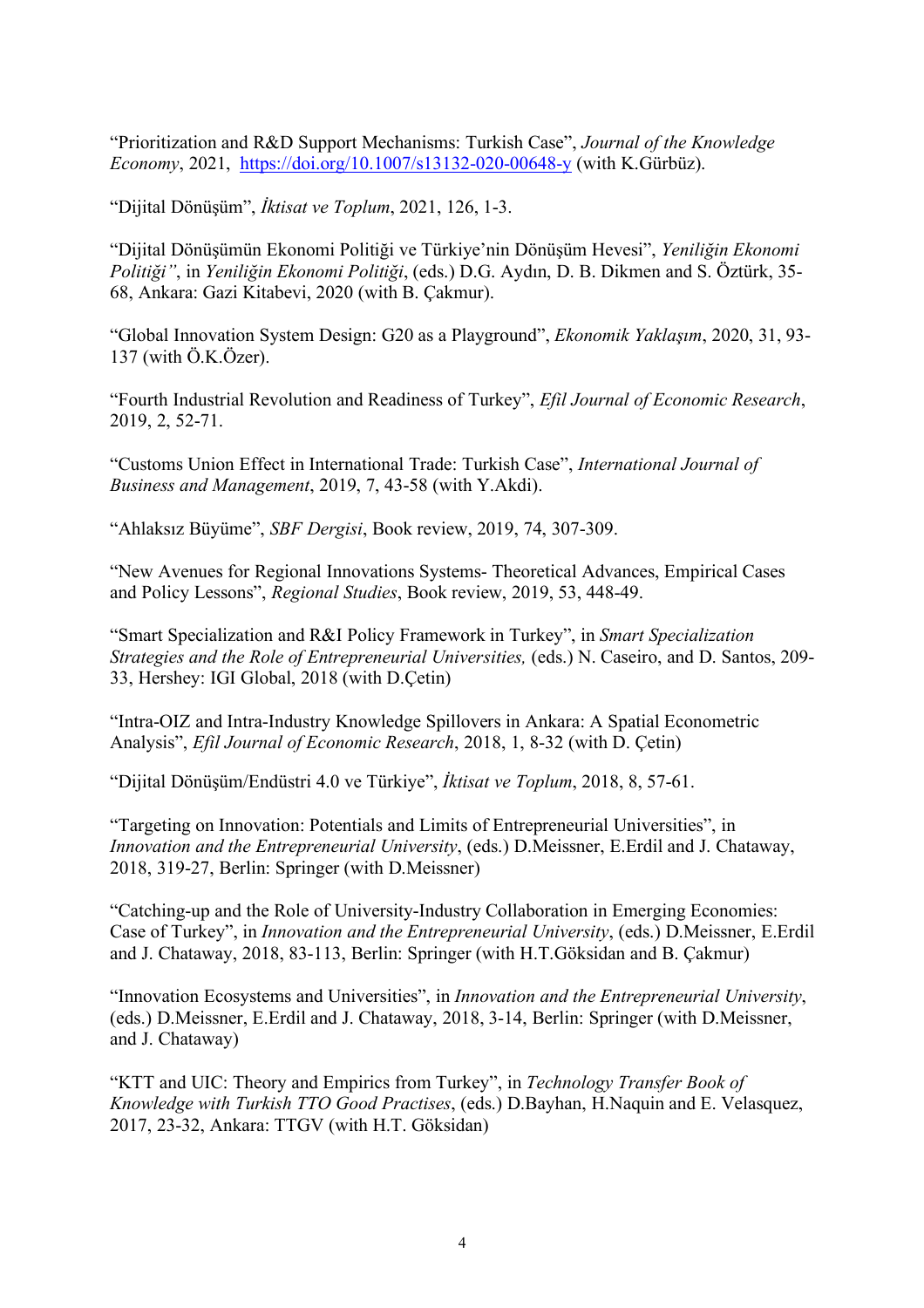"Industry 4.0 and Turkish National Innovation System: Challenges and Prospects", *International Scientific Journal Industry 4.0*, 2017, 2, 197-200 (with Ş. Ertekin)

"Cohesion and Competition of Europe: Innovation Policy from the Perspective of Networks and Entropy", *Foresight and STI Governance*, 2016, 10, 7-24 (with U.Y. Çetinkaya)

"Bilgi, Bilim, Teknoloji ve Yenilik: Kavramsal Tartışma", in *Bilim, Teknoloji ve Yenilik: Kavramlar, Kuramlar ve Politika*, (eds.) İ.S. Akçomak, E. Erdil, M.T. Pamukçu and M. Tiryakioğlu, 2016, 19-46, İstanbul: İstanbul Bilgi Üniversitesi Yayınları (with İ.S. Akçomak, M.T. Pamukçu and M. Tiryakioğlu)

"Sermayenin Küreselleşmesi ve Araştırma-Geliştirme Faaliyetleri: Türkiye'deki Çokuluslu Şirketler üzerine bir Çalışma", *in Bilim, Teknoloji ve Yenilik: Kavramlar, Kuramlar ve Politika*, (eds.) İ.S. Akçomak, E. Erdil, M.T. Pamukçu and M. Tiryakioğlu, 2016, 589-614, İstanbul: İstanbul Bilgi Üniversitesi Yayınları (with M.T. Pamukçu)

"Türkiye Bilim, Teknoloji ve Yenilik Politikasının 1980 Sonrası Tarihçesi ve Gelişimi", in *Bilim, Teknoloji ve Yenilik: Kavramlar, Kuramlar ve Politika*, (eds.) İ.S. Akçomak, E. Erdil, M.T. Pamukçu and M. Tiryakioğlu, 2016, 667-99, İstanbul: İstanbul Bilgi Üniversitesi Yayınları (with S. U.Aydoğan and M.T. Pamukçu)

"Bilim, Teknoloji ve Yenilik Politikaları", *İTÜ Vakfı Dergisi*, 2016, 73, 18-21.

"Future-Oriented Positioning of Knowledge Intensive Local Networks in Global Value Chains: The Case of Turkey" in Deploying Foresight for Policy and Strategy Makers, (eds.) Leonid Gokhberg, Dirk Meissner, Alexander Sokolov, 2016, 245-64, Springer International Publishing (with H. Tolga Göksidan)

"Analysing R&D Activities of Foreign Enterprises in Emerging Economies: Lessons from Turkey" in *World Scientific Reference on Globalisation in Eurasia and the Pacific Rim, (eds.)* David A Dyker, Volume 1: Foreign Investment, 2016, 185-232, World Scientific Publishing (with M. Teoman Pamukçu)

"Ankara İli Bilgi İletisim Teknoloji Sektörü Yenilik Kapasitesi ve Üniversite Sanayi İsbirlikleri" Y.Yılmaz; E. Embel (der.) Ali Fıkırkoca Anı Kitabı: Yasam, Düsünce ve Inovasyon içinde, Ankara: Mülkiyeliler Birliği Yayınları, 2015, 177-206 (with M. Teoman Pamukçu, and I. Semih Akçomak).

"Does Participation in International R&D Networks Enhance Local Dynamism?" *Handbook of Research on Cultural and Economic Impacts of the Information Society,* (eds.) P.E. Thomas, M. Srihari and Sandeep Kaur, 203-32, Hershey: IGI Global, 2015 (with Hüseyin Güler)

"Ar-Ge, İnovasyon ve Gelişmekte olan Ülkelerin Rekabet Gücü Arasındaki İlişkiler", Elektrik Mühendisliği, 2015, 455, 15-23 (with M. Teoman Pamukçu)

"Institutional Environment, Economic Performance and Innovation in Turkey", *Research and Assessment on Euro-Mediterrenean Relations*, (ed.) Senen Florensa, 15-63, Barcelona: IEMED, 2015 (with M. Teoman Pamukçu)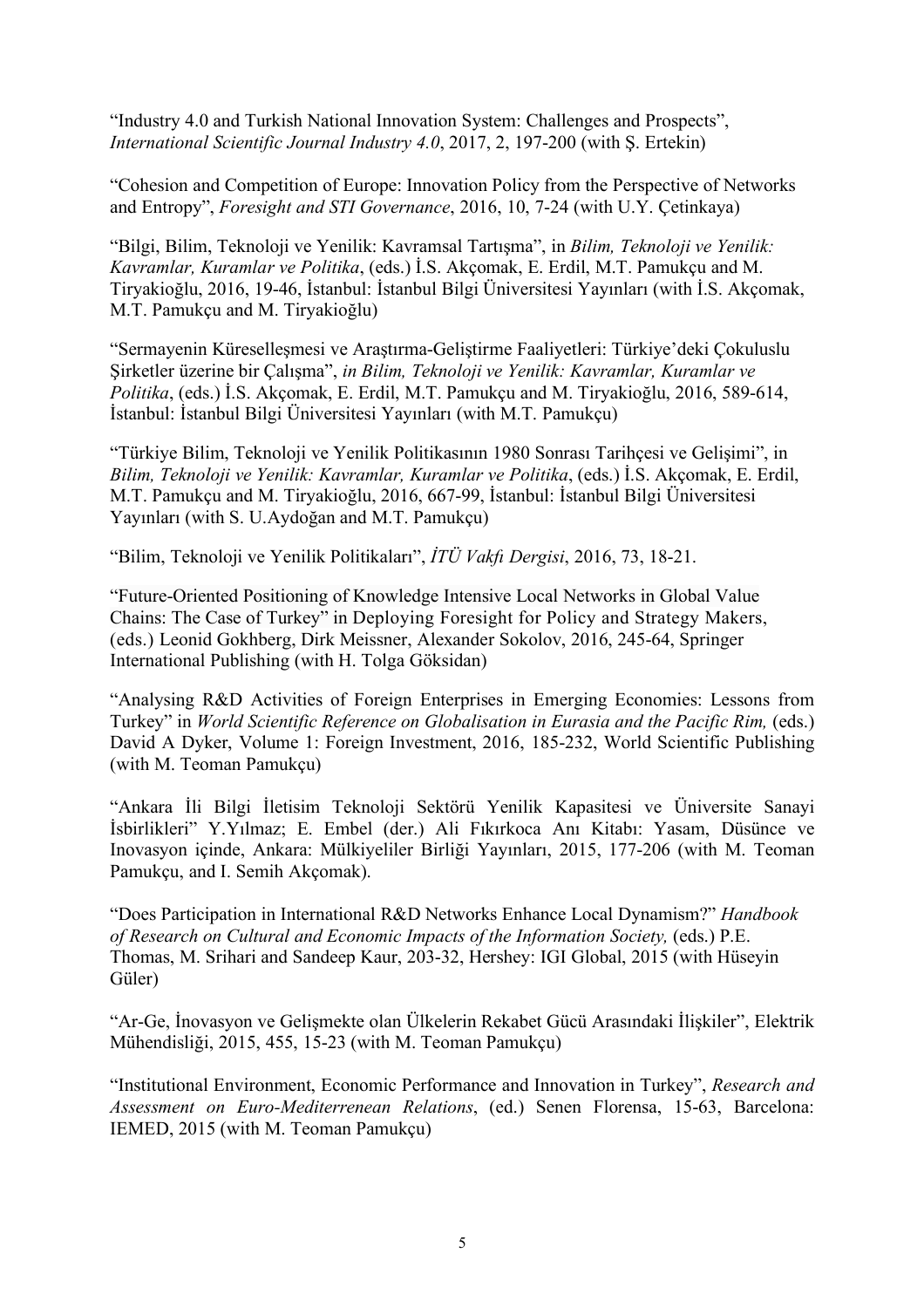"Do R&D Expenditure Matter for Labor productivity in OECD Countries? An Unresolved Question", *Hacettepe Üniversitesi İktisadi ve İdari Bilimler Fakültesi Dergisi*, 2013, 31, 71- 82 (with Seyit Mümin Cilasun and Ayşegül Eruygur)

"Değişen Üniversite-Sanayi İşbirliğinde Üniversite Örgütlenmesi", *SBF Dergisi*, 2013, 68, 95-127 (with M. Teoman Pamukçu, Semih Akçomak and Yelda Erden)

"The Potential Role of Government in development Process of A Cluster Policy", *Industrial Dynamics, Innovation Policy, and Economic Growth Through Technological Advancements*, (eds.) E.Erdil, H.Yetkiner and M.T. Pamukçu, 114-32, Hershey: IGI Global, 2013 (with H.T. Göksidan and I.Katsikis).

"A Snapshot of the National Research System in Turkey", *Izmir Review of Social Sciences*, 2013, 1, 19-30 (with Dilek Çetin and Teoman Pamukçu).

"Information and Communication Technologies in Turkey and Other OECD Member Countries", *Ekonomik Yaklaşım",* 2012, 23, 85, 1-22 (with Burak Karagöl).

"Türkiye'nin Teknoloji Politikaları Karnesi", *Optimist*, 2013, 1, 10, 56-63 (with M. Teoman Pamukçu and Semih Akçomak)

"Türkiye Bilim ve Teknoloji Politikası", *Karacadağ Bölgesel Kalkınma*, 2013, 3, 4, 37-39.

"The determinants of Turkey's Trade Flows: A Gravity Model Approach", *Actual Problems of Economics*, 2011, 118, 265-79 (with Özgül Bilici and İ. Hakan Yetkiner).

"Does Information and Communication Technologies Sustain Economic Growth? The Underdeveloped and Developing Countries Case", in Sustainable Economic Development and the Influence of Information Technologies (eds. M.Karataş and M.Z. Tuncer), 2010, 147-160, New York: IGI Global (with İ.H. Yetkiner and B. Türkcan).

"Physical and Human Capital Complementarity and Worker Effort Level by Nutritional Level within Labor-Augmenting Solow Type Model", *European Research Studies Journal*, 2010, 13, 75-84 (with Kahraman Kalyoncu).

"Evaluation of and Electronic Medical Record System: Zonguldak Karaelmas University Hospital Survey", *ZKÜ Sosyal Bilimler Dergisi*, 2010, 6, 37-65 (with Suat Hayri Uğurbaş and Ali Sait Albayrak).

"Economic Growth and Physical/Human Capital Complementarity with Nutritional Level", *Actual Problems of Economics*, 2010, 104, 283-90 (with Kahraman Kalyoncu).

"Türkiye Teknoloji Politikalarına Kısa Bir Bakış", *ODTÜ'lüler Bülteni*, (2010), 196, 38-39.

"Türkiye'nin Dış Ticaret Akımında AB'nin Belirleyici Rolü: Bir Çekim Modeli Yaklaşımı, in *Küresel Kriz Çerçevesinde Türkiye'nin Cari Açık Sorunsalı* (eds. T. Subaşat ve H. Yetkiner), 2010, 176-198, Ankara: Efil Yayınevi (with Ö.Bilici and İ.H.Yetkiner).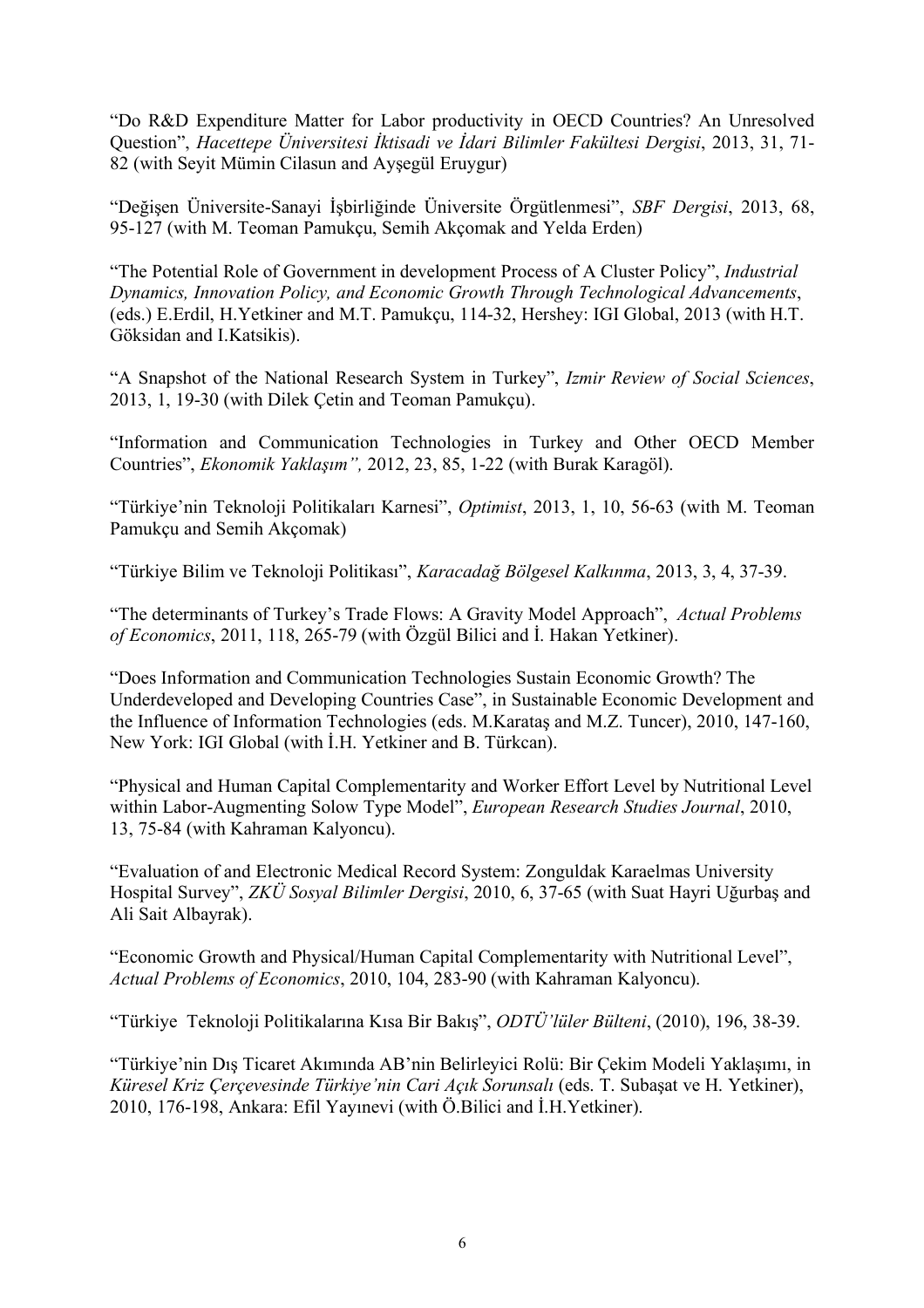"Discusssion On The Idea And Technology In Labor Augmenting Solow Model Besides Physical And Human Capital Complementarity", *International Journal of Applied Econometrics and Quantitative Studies*, 2009, 6, 49-74 (with Kahraman Kalyoncu).

"The Granger Causality Between Health Care Expenditure and Output: A Panel Data Approach", *Applied Economics*, 2009, 41, 511-18 (with İ.H.Yetkiner).

"Nutritional Level, Physical and Human Capital Complemantarity within Labor Augmenting Solow Type Model", *Aksaray Üniversitesi İİBF Dergisi*, 2009, 1,127-132 (with Kahraman Kalyoncu).

"Variance-Reducing Incentives for Labor Contracts", *Yapı Kredi Economic Review*, 2008, 19, 15-28.

"Türkiye Petrol ve Petrol Ürünleri Sektörünün Avrupa Birliği ile Rekabet Edebilirliği", in *Türkiye Avrupa Birliği Sektörel Rekabet Analizleri* (ed. S. Bekmez), 2008, 357-82, İstanbul: Nobel Yayın Dağıtım (with İ.Berk and İ.H. Yetkiner).

"Effect of Technology on Gender Wage Differential", *Applied Economics Letters*, 2008, 15, 821-25, (with D. Çetin and D.Fındık).

"Innovation and Relationships in Industrial Districts: The Case of Turkey ", *Innovative Marketing*, 2008, 4, 114-19, (with Ö.Özkanlı and E.Akdeve).

"Poverty and Turkish Labor Markets", *METU Studies in Development*, 2007, 34, 2, 137-172.

"Demand Systems for Agricultural Products in OECD Countries", *Applied Economics Letters*, 2006, 13, 163-69.

"A Panel Data Approach for Income-Health Causality", *The Economics of Health Reforms* (ed. J.N. Yfantopoulos), pp.701-24, Athens: ATINER, 2004 (with İ.H.Yetkiner).

"İhracata Dayalı Büyüme Stratejileri ve Emek Piyasaları", *Tes-İş Dergisi*, 4, 2002, 30-34.

"A Comparative Analysis of Inter-Industry Wage Differentials: Industrialised versus Developing Countries", *Applied Economics*, 2001, 33, 1639-48 (with İ.H.Yetkiner).

"The Economics of Child Labor: Facts and Figures from Turkey", *Working Children Journal, ILO*, 2001, 1,1, 61-63.

"Meslek Saygınlığı ve Tercihleri: Ankara 1996", *METU Studies in Development*, 1999, 26, 3- 4, 575-603 (with Z,Kasnakoğlu).

"İşçi Sınıfı Hareketi" Geçmişten Bugüne Gelişi ve İzleyebileceği Yönelim-Tartışma", *Marksizm ve Gelecek*, 1999, 16, 66-88 (with Y.Koç, A.Işıklı, S.Aren, S.Erdoğdu).

"A Test for Wage Leadership Hypothesis in Turkish Manufacturing Industry", *Applied Economics Letters*, 1997, 4, 219-23.

"Türk İmalat Sanayinde Ücret Liderliği", *Türk-İş Ekonomide Durum*, 1997, 2, 147-51.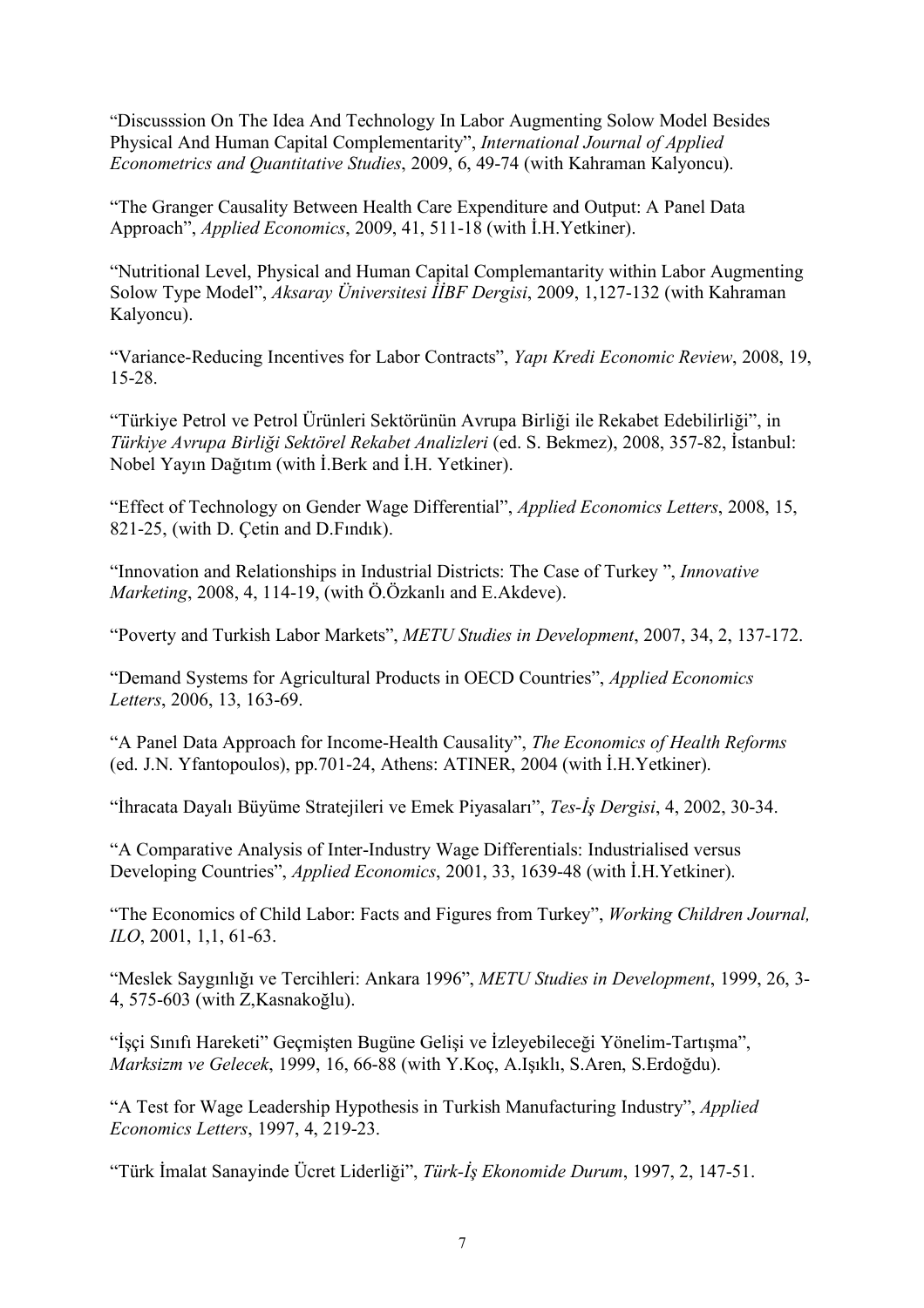"Türkiye'de Ev İçi Üretim Değeri", *Türk-İş '97 Yıllığı 1990'ların Bilançosu Cilt 2 Değerlendirme Yazıları*, Ankara,: Türk-İş Araştırma Merkezi, 1997 (with Z,Kasnakoğlu and M.Dayıoğlu).

"Inter-Industry Wage Differentials: An Analysis on Wages in Turkish Manufacturing Industry, 1980-1985", *METU Studies in Development*, 1996, 23, 1-19.

"Trends in Education Expenditures in Turkey, 1975-1991", *METU Studies in Development*, 1994, 21, 521-42 (with Z,Kasnakoğlu).

## *C. Working Papers*

"Knowledge convergence in European regions: Towards a cohesion?" Working Paper No. 2018-027, United Nations University UNU-MERIT, 2018 (with İ.S. Akçomak and U.Y. Çetinkaya)

"Bilgi, Bilim, Teknoloji ve Yenilik: Kavramsal Tartışma", Working Paper No. STPS-WP-1601, Science and Technology Policy Research Center, 2016 (with M. Teoman Pamukçu, İ. Semih Akçomak and Murad Tiryakioğlu**)**

"Cohesion and Competition of Europe: Policy Suggestions from The Perspective of Network and Entropy", Working Paper No. STPS-WP-1505, Science and Technology Policy Research Center, 2015 (with Umut Yılmaz Çetinkaya)

"Review of International Production and Global Value Chain Studies: The Case of Turkish Regional Networks", Working Paper No. STPS-WP-1504, Science and Technology Policy Research Center, 2015 (with Hadi Tolga Göksidan)

"Ankara İli Bilgi İletişim Teknolojileri Sektörü Yenilik Kapasitesi ve Üniversite-Sanayi İşbirlikleri", Working Paper No. STPS-WP-1501, Science and Technology Policy Research Center, 2015 (with M. Teoman Pamukçu and Semih Akçomak)

"Institutional Environment, Economic Performance and Innovation in Turkey", Working Paper, WP-5.17, University of Barcelona, 2013 (with T.Pamukcu)

"Institutional Environment, Economic Performance and Innovation in Turkey", Working Paper No. STPS-WP-1303, Science and Technology Policy Research Center, 2015 (with M. Teoman Pamukçu)

"Macroeconomic Effects of Information and Communication Technologies in Turkey and Other OECD Member Countries" Working Paper No. STPS-WP-1205, Science and Technology Policy Research Center, 2012 (with Burak Karagöl)

"Değişen Üniversite-Sanayi İşbirliğinde Üniversite Örgütlenmesi" Working Paper No. STPS-WP-1201, Science and Technology Policy Research Center, 2012 (with M. Teoman Pamukçu, Semih Akçomak and Yelda Erden)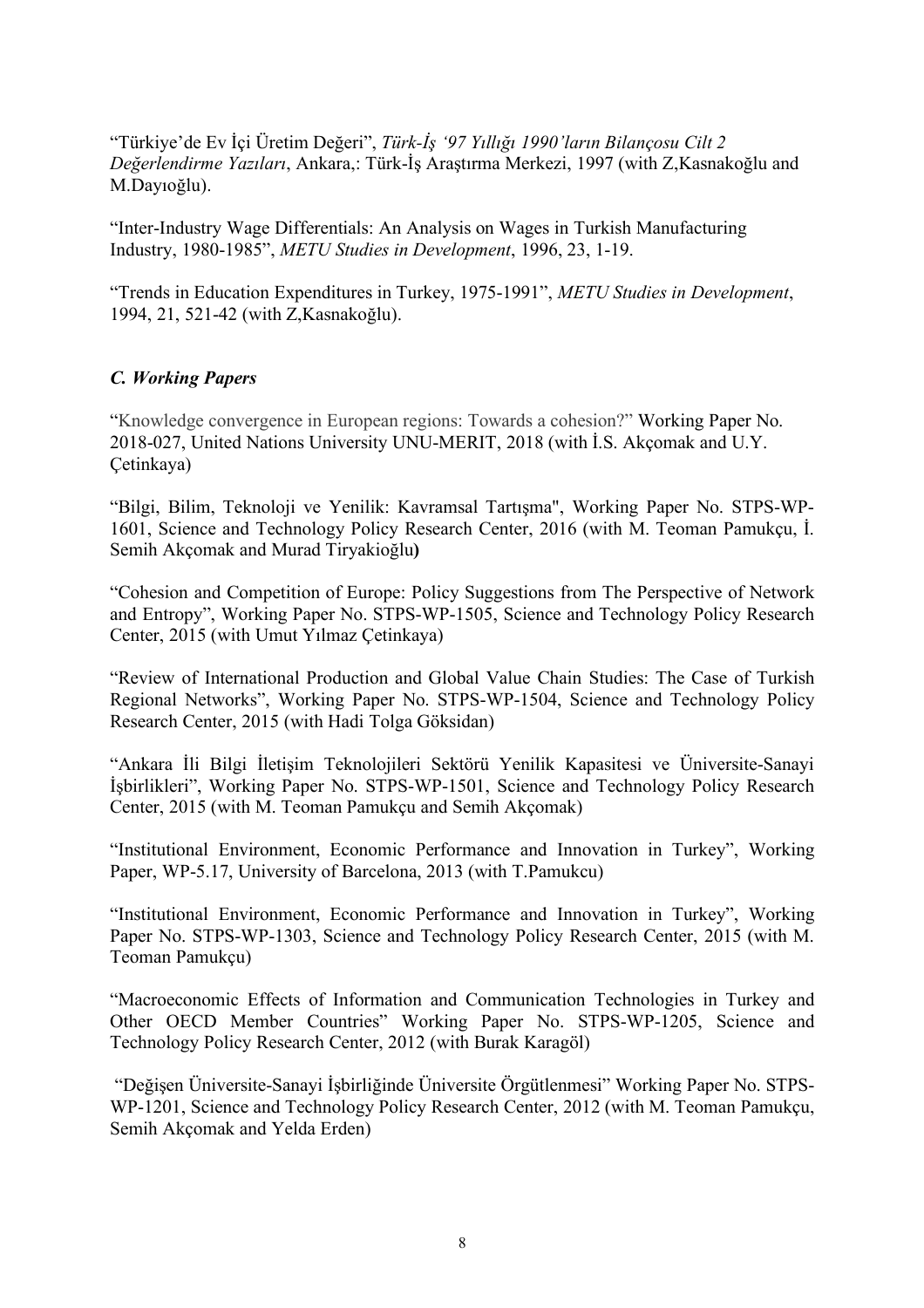"Individual and Organizational Aspects of University-Industry Relations in Nanotechnology:The Turkish Case" Working Paper No. STPS-WP-1106, Science and Technology Policy Research Center, 2011 (with Berna Beyhan and M. Teoman Pamukçu)

"Analyzing R&D Activities of Foreign Enterprises in Emerging Economies. Lessons from Turkey" Working Paper No. STPS-WP-1104, Science and Technology Policy Research Center, 2011 (with M.Teoman Pamukçu).

"Appraising the Integration of Sustainable Development into Sectoral Policies: The Case of Turkish Science & Technology Policies", Working Paper No. STPS-WP-0901, Science and Technology Policy Research Center, 2009 (with C. Gossart).

"The Determining Role of EU in Turkey's Trade Flows: A Gravity Model Approach", Working Paper No. WP0806, IUE, Department of Economics, 2008 (with Özgül Bilici and İ. Hakan Yetkiner).

"Innovation and Relationships in an Organized Industrial District: Ankara Sincan Industrial District", Working Paper No. STPS-WP-0802, Science and Technology Policy Research Center, 2008 (with D.Çetin).

"Innovation And Relationships In Industrial Districts: The Case of Turkey", Working Paper No. STPS-WP-0801, Science and Technology Policy Research Center, 2008 (with Ö.Özkanlı and E.Akdeve).

"Time Use in Rural Areas", Working Paper No., ERC/06-02, METU, Economic Research Center, 2006 (with Z.Kasnakoğlu and O.Eruygur).

"A Panel Data Approach for Income-Health Causality", Working Paper No.FNU-47, Research Unit, Sustainability and Global Change, 2004, Hamburg University (with İ.H. Yetkiner).

"Technological Change and ICTs in OECD Countries", Working Paper No. STPS-WP-0301, Science and Technology Policy Research Center, 2003 (with M.G. Ongan). "New Technologies and Changes in Work Organizations: A Survey", Working Paper No. STPS-WP-0303, METU Science and Technology Policy Research Center, 2003 (with U. Arslan).

"Meslek Saygınlığı ve Tercihleri", Working Paper No., ERC/99-17, METU, Economic Research Center, 1999 (with Z.Kasnakoğlu).

"How Students Allocate Their Time: METU 1995", Working Paper No., ERC/98-07, METU, Economic Research Center, 1998 (with Z.Kasnakoğlu and M.Dayıoğlu).

"A Survey on Turkish Electronics Industry", Working Paper No., ERC/96-11, METU, Economic Research Center, 1996.

"A Test of Wage Leadership Hypothesis in Turkish Manufacturing Industry", Working Paper No., ERC/96-09, METU, Economic Research Center, 1996.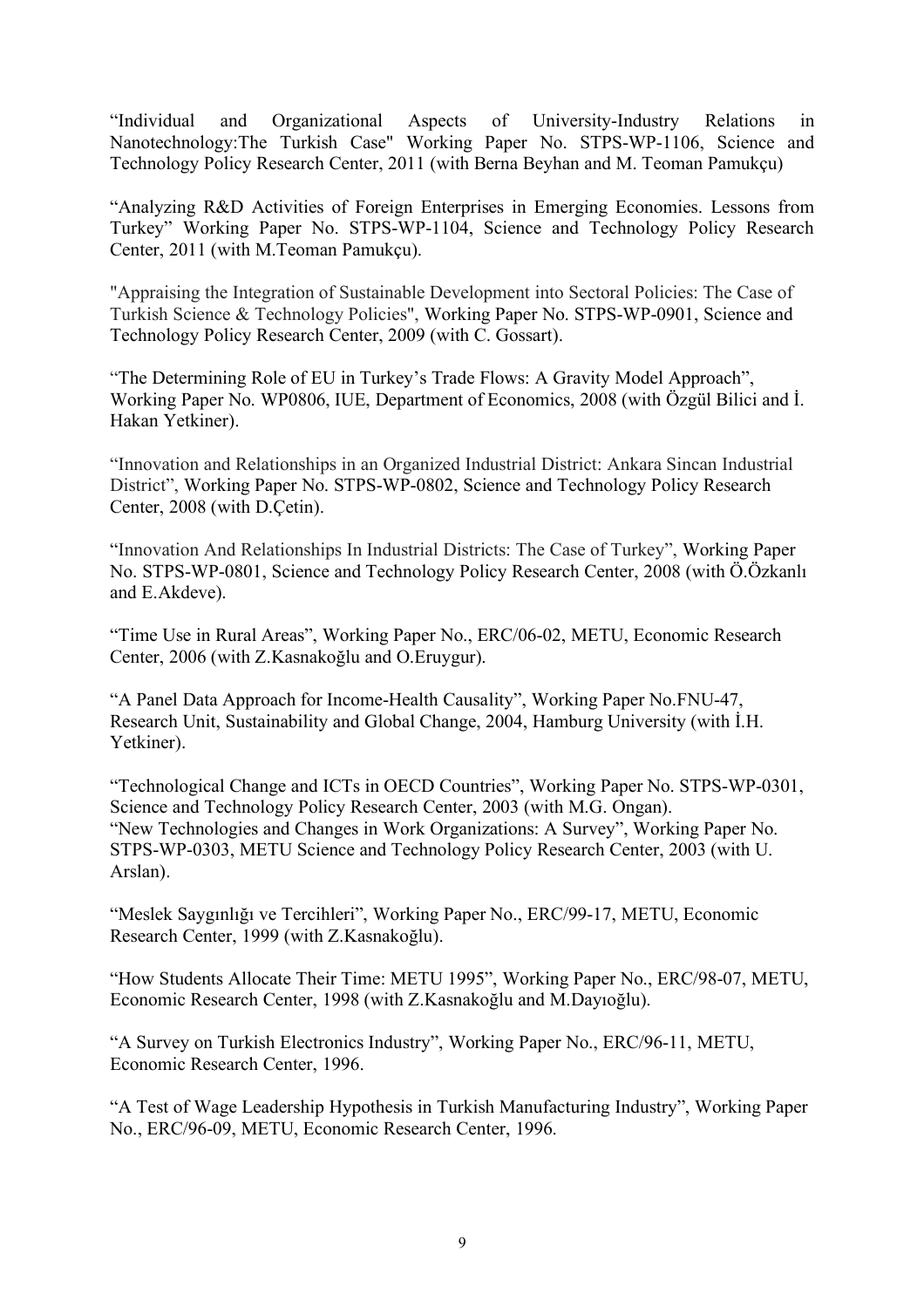"Time Use and Estimation of the Value of Household Production", Working Paper No., ERC/96-07, METU, Economic Research Center, 1996 (with Z.Kasnakoğlu and M.Dayıoğlu).

"Inter-Industry Wage Differences in Turkish Manufacturing Industry: A Fact or A Myth?", Working Paper No., ERC/94-03, METU, Economic Research Center, 1994.

# **VI. SCHOLARSHIPS AND AWARDS**

| 2020 | Higher Education Council Performance Award                                            |
|------|---------------------------------------------------------------------------------------|
| 2019 | Higher Education Council Performance Award                                            |
| 2018 | Higher Education Council Performance Award                                            |
| 2017 | TÜBİTAK Project Award (UIDB H2020 Threshold Award)                                    |
| 2017 | TÜBİTAK Project Award (UIDB H2020 Threshold Award)                                    |
| 2017 | Higher Education Council Performance Award                                            |
| 2016 | Higher Education Council Performance Award                                            |
| 2015 | Higher Education Council Performance Award                                            |
| 2020 | Turkish Economics Association Best Thesis Award to a Ph.d. Dissertation<br>supervised |
| 2012 | Turkish Economics Association Best Thesis Award to a Ph.d. Dissertation<br>supervised |
| 2008 | Turkish Economics Association Best Thesis Award to a Ph.d. Dissertation<br>supervised |
| 2008 | METU Thesis of the Year is awarded to a Ph.d. Dissertation supervised                 |
| 2019 | <b>METU Performance Award</b>                                                         |
| 2018 | <b>METU Performance Award</b>                                                         |
| 2016 | <b>METU Performance Award</b>                                                         |
| 2015 | <b>METU Performance Award</b>                                                         |
| 2014 | <b>METU Performance Award</b>                                                         |
| 2013 | <b>METU Performance Award</b>                                                         |
| 2012 | <b>METU Performance Award</b>                                                         |
| 2011 | <b>METU Performance Award</b>                                                         |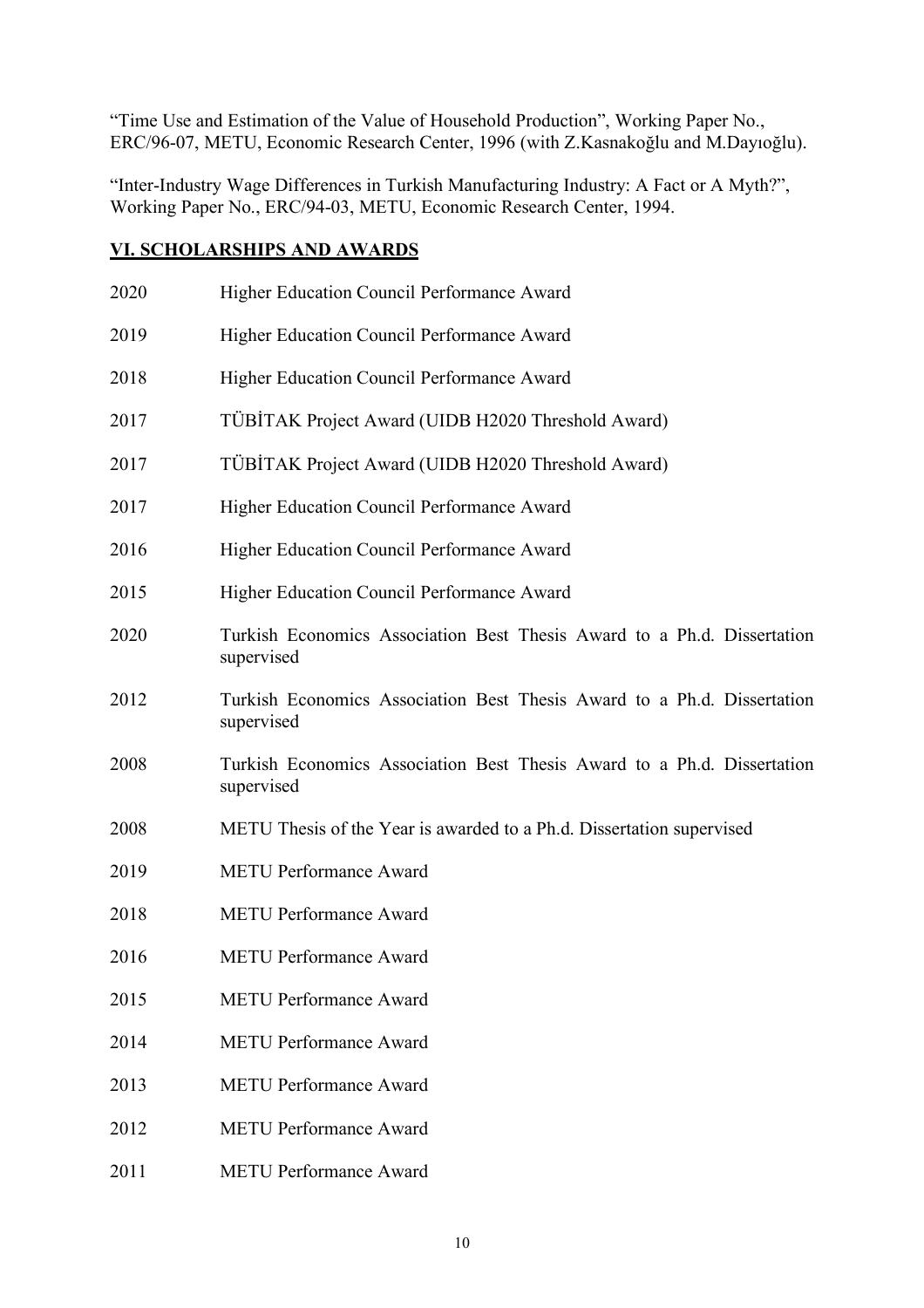| 2010<br><b>METU</b> Performance Award |  |
|---------------------------------------|--|
|---------------------------------------|--|

- 2009 METU Performance Award
- 2008 METU Performance Award
- 2006 METU Performance Award
- 2004 METU Performance Award
- 1995-1996 Dutch Government NUFFIC Research Fellowship.
- 1994-1998 Turkish Academy of Sciences Research Fellowship.

## **VII. RESEARCH PROJECTS**

## *A. International Projects*

| METU Digital Innovation Center-METU-DIC, EC-IPA Project                                                                                                                        |
|--------------------------------------------------------------------------------------------------------------------------------------------------------------------------------|
| Emergence of Creative Industries and Transformation of Economy through<br>Innovative Technologies: Games, Wearables and New Generation Film-<br>making – ECITE, EC-IPA Project |
| H2020, SolarTwins, Solar Twinning to Create Solar Research Twins, H2020-<br>WIDESPREAD-03-2018-TWINNING                                                                        |
| Resilience Building via Increased Livelihoods Opportunities and Strengthened<br>Social Cohesion for Syrians and Host Communities, UNDP.                                        |
| H2020, HORIZON-STE, Implementation of the Initiative for Global<br>Leadership in Solar Thermal Electricity, H2020-LCSC3-JA-2-2018                                              |
| Strengthening the EBRD's approach to innovation and innovation policy in<br>Turkey, European Bank for Reconstruction and Development.                                          |
| H2020, FEUTURE, H2020-INT-SOCIETY-2015                                                                                                                                         |
| RIS3 Country Assessment: Turkey, National Expert, EU Commission.                                                                                                               |
| RIO Country Report-Turkey, National Expert, EU Commission.                                                                                                                     |
| ERAWATCH Country Report-Turkey, National Expert, EU Commission.                                                                                                                |
| SEARCH Project – EC FP7 Project                                                                                                                                                |
|                                                                                                                                                                                |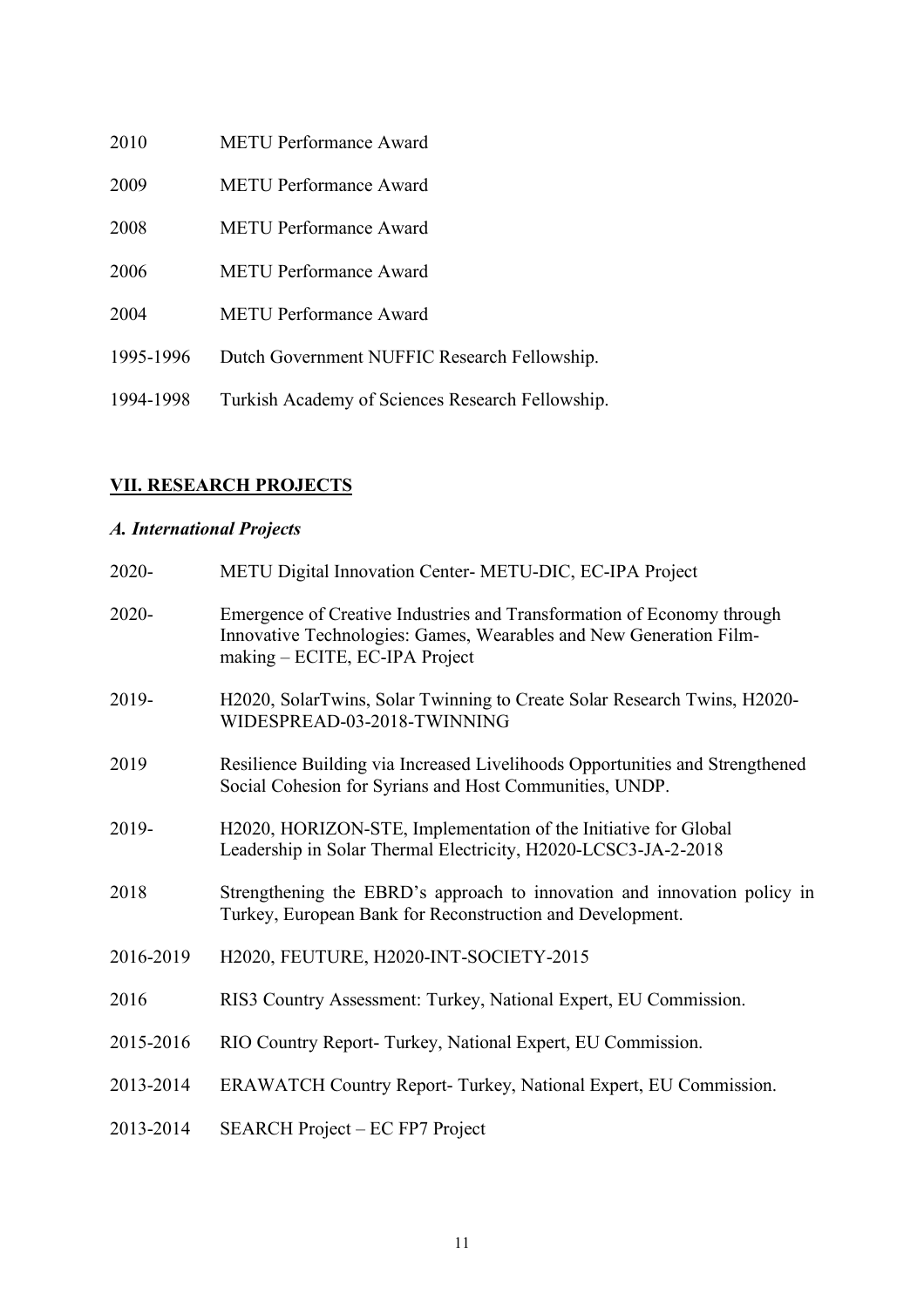| 2012-2013                   | ERAWATCH Country Report- Turkey, National Expert, EU Commission<br>(Letter of Appointment No 153087-20212 A08-TR)                                    |  |
|-----------------------------|------------------------------------------------------------------------------------------------------------------------------------------------------|--|
| 2009                        | Turkey-RTD Technological Audit (Contract number 30-CE-0262072/00-15).                                                                                |  |
| 2007-2008                   | EU-Development of National Clustering Policy in Turkey, Member of Project<br>Advisory Group.                                                         |  |
| 2007                        | UNDP- Integration of Sustainable Development into Sectoral Policies (IPA-<br>TR0402.11)                                                              |  |
| 2007                        | EU-COST-STRIKE Innovation Activities in Turkey in the Age of Science and<br>Technology                                                               |  |
| 2007                        | Building and Improving Support for RTD and Public Spending (BIS-RTD),<br>EU- Sixth Framework Programme Project, Member of Project Advisory<br>Group. |  |
| 2005                        | EU-MEDA Programme: Support to the Quality Infrastructure in Turkey.                                                                                  |  |
| 2004-2005                   | Black Sea Oil Exploration Project: Social and Economic Impact Assessment.                                                                            |  |
| 2001-2003                   | Baku-Tblisi-Ceyhan Crude Oil Pipeline Project (BTC/PL): Social Impact<br>Assessment.                                                                 |  |
| 2001                        | Consultant, ILO project on "Child Labor in Turkey".                                                                                                  |  |
| 1999                        | Consultant, ILO project on "Child Labor in Turkey".                                                                                                  |  |
| 1999                        | Consultant, FAO project on "Demand Systems for Agricultural Products: A<br>Cross-Country Study".                                                     |  |
| 1994                        | Consultant, World Bank project on "Quality of State Intervention in Turkey: A<br>Four Industry Comparison".                                          |  |
| <b>B.</b> National Projects |                                                                                                                                                      |  |
| 2020                        | Turkish Photovoltaic Technology Platform, Social Impact Assessment Project,<br>TÜBİTAK-1004                                                          |  |
| 2020                        | Smart Specialization Strategy of İzmir, İzmir Development Agency                                                                                     |  |

- 2020 Determination of Technology Areas, İzmir Development Agency, Venture Capital Funds Support Programme
- 2019 TAEK (Turkish Atomic Energy Authority) National Policy and Strategy Document Project
- 2019 Digital Transformation in Automotive Industry in Turkey (TAYSAD)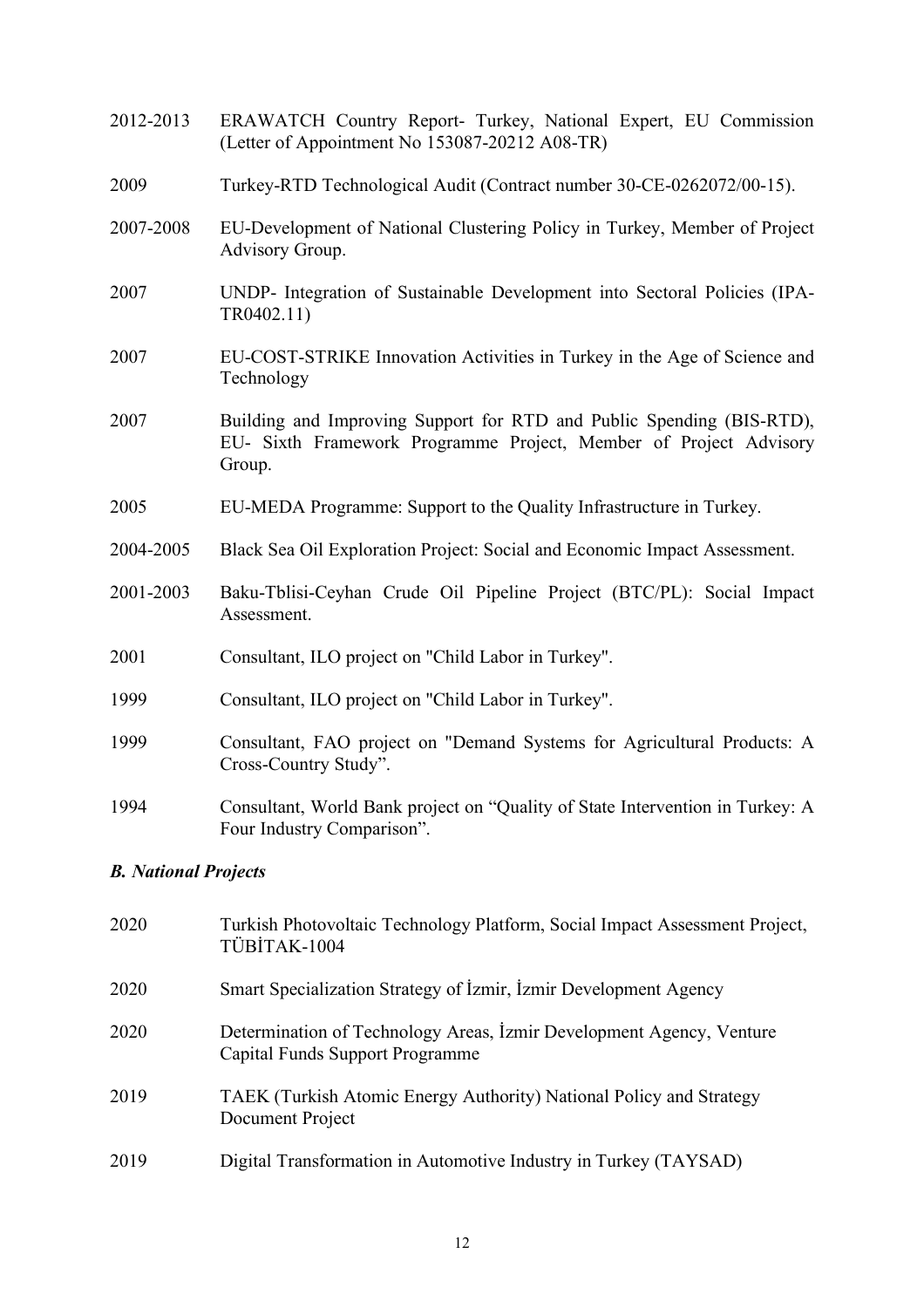| 2017      | Redesign of R&D Survey (TÜİK)                                                                                                                 |
|-----------|-----------------------------------------------------------------------------------------------------------------------------------------------|
| 2016      | Investigation of Inter-Firm Technology Transfer and Collaboration by Social<br>Network Analysis (MoSIT)                                       |
| 2015-2016 | The Impact Assessment of R&D Centers in Turkey, Ministry of Science,<br>Industry and Technology (MoSIT)                                       |
| 2014-2016 | e-Science in environmental research: An assessment for an integrated research<br>agenda for Turkey (CO-FUND project funded by EU and TUBITAK) |
| 2015      | Technology Interface Project (ASO-TR51/14/ILTEK/0709)                                                                                         |
| 2014-2015 | The Market Formation for Renewable Energy Resources: Turkish Case in the<br>context of Wind and Solar Energy (TÜBİTAK)                        |
| 2014-2015 | Strategy for State Economic Enterprises, Turkish Public Enterprises Union<br>(TKIB)                                                           |
| 2014-2015 | Strategic Planning in the Public Sector, Ministry of Development                                                                              |
| 2014      | Export-Oriented Development in Hi-Tech Industries, Ankara Development<br>Agency                                                               |
| 2012-2013 | Information Society Strategy, Ministry of Development                                                                                         |
| 2012-2013 | National Broadband Strategy, TÜBİTAK-ULAKBİM                                                                                                  |
| 2012      | Defense and Aeronautical Industry Cluster in Kazan, Undersecreteriat of<br>Defense Industry (SSM)                                             |
| 2011      | The Excellence of Research and Sustainability in Turkey, State Planning<br>Organization (DPT)                                                 |
| 2011      | Strategy for Firat Teknokent, Firat Development Agency                                                                                        |
| 2011      | Impact Assessment of Financial Support Programmes, Çukurova Development<br>Agency.                                                            |
| 2011      | Strategic Analysis of Innovation Capacity of ICT Sector in Ankara, Ankara<br>Development Agency.                                              |
| 2010      | The Efficiency and Performance Analysis of KOSGEB Supports, Small and<br>Medium Establishments Development and Support Directorate (KOSGEB).  |
| 2010      | The Need Analysis for KOSGEB Supports, Small and Medium Establishments<br>Development and Support Directorate (KOSGEB).                       |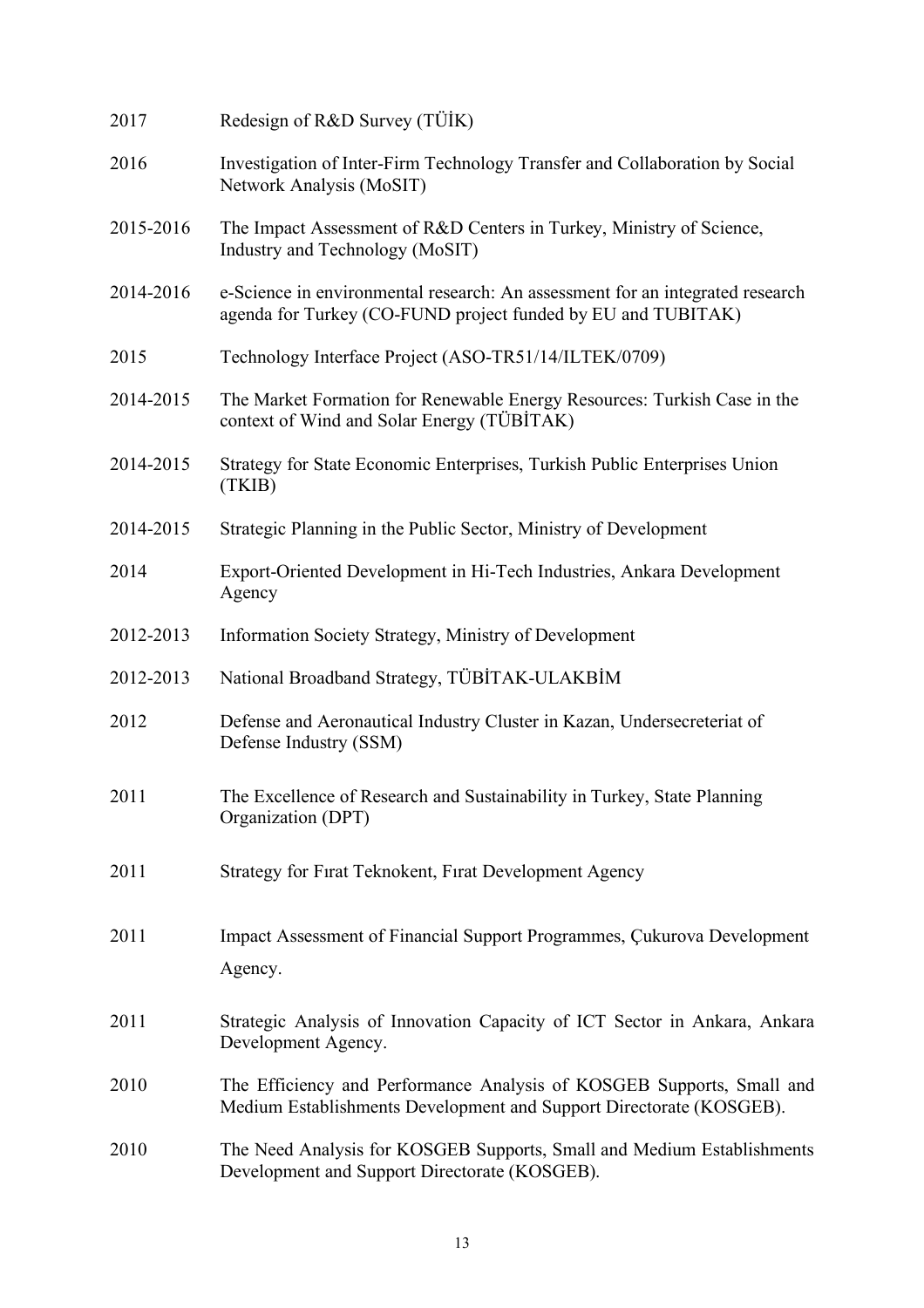2010 An Analysis of University-Industry Relations in Nanotechnology to Catch up with the International Level, Turkish Scientific and Technological Research Council (TÜBİTAK). 2010 The Analysis of R&D Efficiency of Foreign Firms in Turkish Economy: The Existing Situation, Problems and Suggestions, International Investors Association, YASED. 2007 Clusters, Industrial Networks and Innovation (KÜSAİ): Examples of Machinery and Wood Industry in Ankara Region, Turkish Scientific and Technological Research Council (TÜBİTAK). 2004 Development of an Interactive Socio-Economic Database for Regional Studies on Central Asian, Caucasian, and Middle Eastern Countries: A Common Database through Internet, State Planning Organization (DPT). 2004 Modeling the Risk of Natural Disasters at the City-Scale and Adaptation of the Model to Sustainable Development Policies: Earthquake Example, State Planning Organization (DPT). 2004 The Effects of Internet on Democratization and Civil Society: A Comparative Study on Turkey, Azerbaijan and Central Asian Turkic Republics, State Planning Organization (DPT).

#### *C. Other Research Projects*

- 2018 R&D Project Supports in Prioritized Areas: An Impact Assessment Study
- 2016-2017 Medium-term Impact Assessment of TTOs in Turkey
- 2016 Turkish Olive and Olive Oil Industry: An Agricultural Innovation System Approach
- 2016 Labor Market Dynamics in Turkey: Labor and Wage Polarization and Increasing Significance of Occupations
- 2016 The Quantitative Analysis of Drug Repayment Policies in Turkish Pharmaceutical Industry in the period of 2003-2013
- 2015 The Assessment of ERA through Framework Programmes
- 2014 Innovation Capacity and Capabilities in Ankara ICT Sector: An Application of Regional Innovation System Approach
- 2013 Cluster Analysis of Creative Sectors in Ankara
- 2012 Occupational Sex Segregation and The Dimensions of Inequality in Turkish Labor Market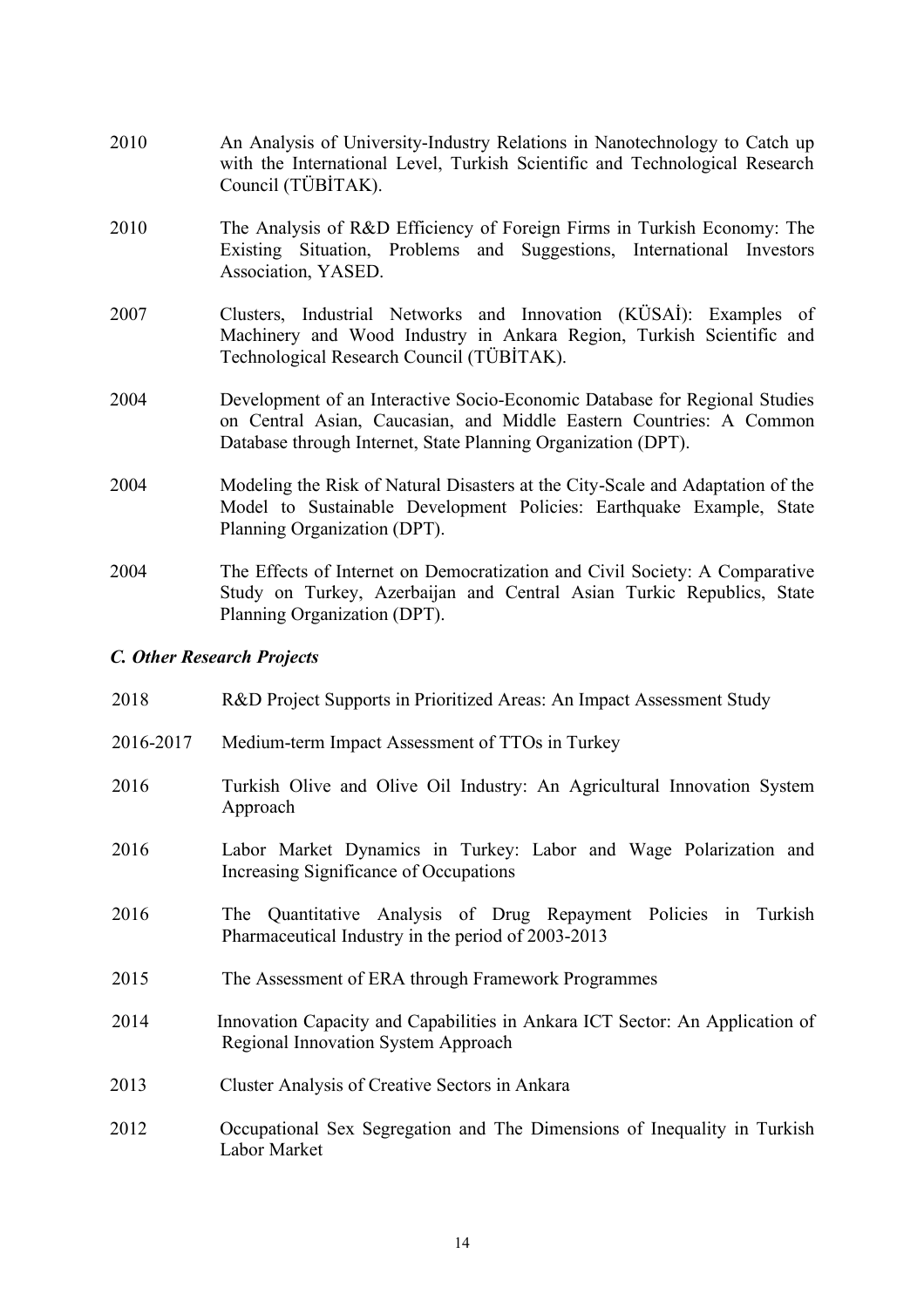| 2012 | <b>Improvement of Urban Learning Systems</b>                                                                             |
|------|--------------------------------------------------------------------------------------------------------------------------|
| 2011 | Multinational Firms and Their R&D Activities in Turkey                                                                   |
| 2011 | ICT and Energy Efficiency                                                                                                |
| 2010 | Supply Chain Relations and Technological Capability Analysis:<br>An<br>Investigation on Learning Relations               |
| 2010 | The Impact of ICT on Economic Growth: An Empirical Study on Developed<br>and Developing Countries                        |
| 2010 | R&D Investments and Government Intervention: An Empirical Study on<br><b>OECD</b> Countries                              |
| 2010 | Research Excellence in Turkey and Research Centers for its Sustainability                                                |
| 2010 | Student Profile of METU-FEAS at Ankara and Northern Cyprus Campuses                                                      |
| 2010 | An Investigation on Causality between Military Expenditures and Economic<br>Growth II                                    |
| 2009 | An Investigation on Causality between Military Expenditures and Economic<br>Growth                                       |
| 2009 | Medical Biotechnology Products/Services: The Ethical Problems and Risks on<br>Society                                    |
| 2009 | Academic Research Networks and Collaboration in Turkey: A Comparative<br><b>Study on METU Academicians</b>               |
| 2008 | Economic Growth, and Physical and Human Capital Complementarity with<br>Nutritional Level                                |
| 2008 | Approaches in Scientific and Technological Value Production and Turkey (BT-<br>DUET)                                     |
| 2008 | Globalization, Liberalization and R&D Expenditures in EU Member States                                                   |
| 2007 | Evaluation of Innovation and Technological Change in an Industrial District:<br>Ankara 1st Organized Industrial District |
| 2007 | The Impact of Technology on Labor Productivity: Turkish Manufacturing<br>Industry                                        |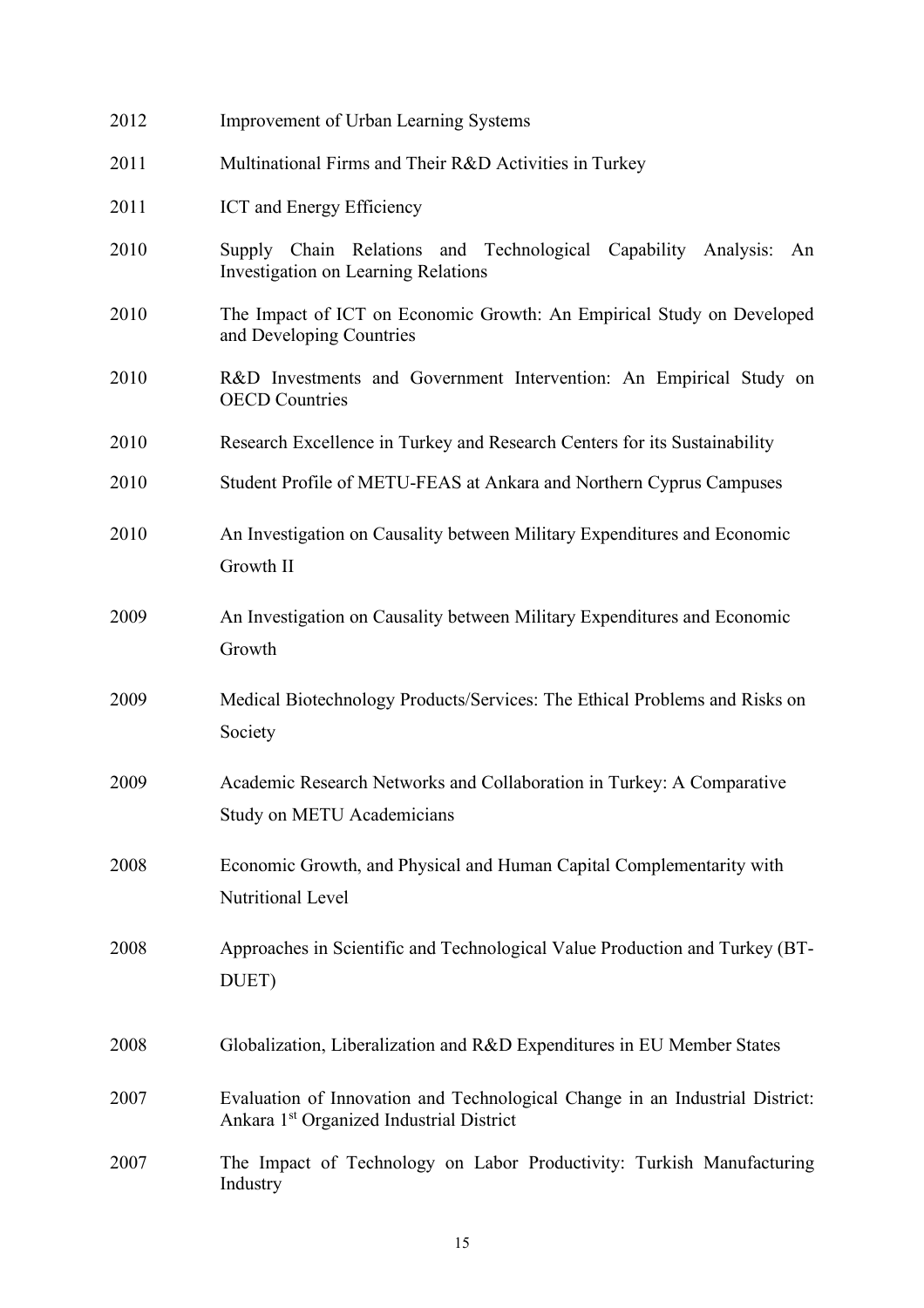| 2007 | The Analysis of Innovation Behavior in Sincan Organized Industrial District                                                           |
|------|---------------------------------------------------------------------------------------------------------------------------------------|
| 2007 | Strategic Partnership Development in Regional Innovation Systems: The<br>Establishment of Inter-Firm Collaboration Networks in Turkey |
| 2006 | An Examination and Modeling of Firm Innovation Networks for SMEs: A<br>Case Study for Ankara Region Industrial Districts              |
| 2006 | The Relation between Health and Growth: The Impacts of Nutrition on Labor<br>Productivity                                             |
| 2006 | Innovativeness, Firms' Relations and Cluster Analysis: Eskişehir Industrial<br>District.                                              |
| 2006 | Effect of Technology on Gender Wage Differentials: A Panel Analysis                                                                   |
| 2005 | R&D Expenditures and Productivity Increases in Turkish Manufacturing<br>Industry.                                                     |
| 2004 | Labor Markets and Poverty in Turkey.                                                                                                  |
| 2004 | Variance-Reducing Incentives in Labor Contracts.                                                                                      |
| 2004 | Technology and Child Labor: The Impacts of Technological Change on Child<br>Labor in SMEs.                                            |
| 2004 | The Social Impacts of Future Information Technologies: A Foresight Study.                                                             |
| 2004 | Project and Project Communication Management in Turkish Electronics<br>Industry.                                                      |
| 2004 | Innovativeness, Firms' Relations and Cluster Analysis: Ankara OSTIM<br>Industrial District.                                           |
| 2003 | Technology and Innovation Management: A comparative Study for the OECD<br>Countries.                                                  |
| 2003 | Technological Assessment and Policy Proposals of Electricity Production From<br>Lignite, Wind and Sun.                                |
| 2002 | Turkish Music Industry.                                                                                                               |
| 2002 | Workforce Capability of Turkish Software Industry                                                                                     |
| 2002 | The Effect of Information Technology on SMEs in Turkey                                                                                |
| 2001 | Public Control of Technology.                                                                                                         |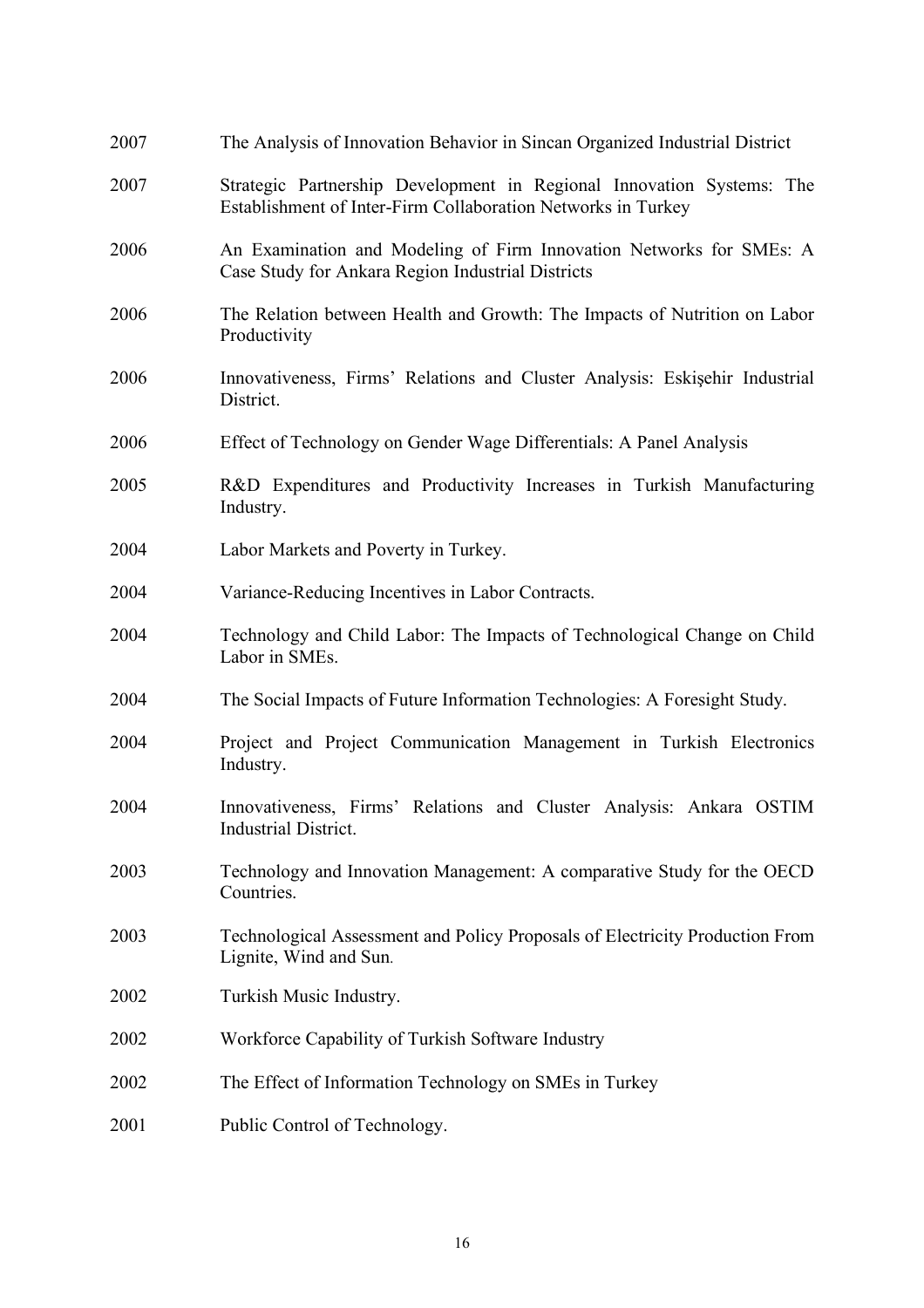| 2001 | The Evaluation for Production of Electricity from Lignite, Wind, and Sun on<br>the basis of Resources and Technology: Policy Recommendations. |
|------|-----------------------------------------------------------------------------------------------------------------------------------------------|
| 2001 | Value of Household Production for Rural Household: Ankara.                                                                                    |
| 2001 | National R&D Budget.                                                                                                                          |
| 2000 | Turkish Service Sector.                                                                                                                       |

# **VIII. SUPERVISED Ph.D. THESIS**

| 2020 | Ege, A.A. Analyzing the Incidence and Causes of Field of Study Mismatch                                                                                                                      |
|------|----------------------------------------------------------------------------------------------------------------------------------------------------------------------------------------------|
| 2016 | Topal, Y.E. A Policy Design Model for Market Formation of Solar and Wind<br><b>Electricity Generation in Turkey</b>                                                                          |
| 2015 | Seckin, B. Firm Level Absorptive Capacity and the Success of International<br>Technology Transfer: The Case of Aerospace Industry in Turkey                                                  |
| 2015 | Pehlivan, N. Functional-Structural Analysis of Olive and Olive Oil Sectoral<br>Innovation System in Turkey                                                                                   |
| 2015 | Ulutaş, S. Turkish Science, Technology and Innovation Policy for Economic<br>Development within the context of European Integration, Hamburg University                                      |
| 2015 | Yönder, E. The Impacts of the Structural Differences of Turkish REITS from<br>the Global REIT Industry                                                                                       |
| 2014 | Cetinkaya, U.Y. European Union Innovativeness from the Perspective of<br>Systems of Innovation and Complex Systems                                                                           |
| 2014 | Emiroğlu, A.U. State-Led Catch-Up: Chinese Telecom Equipment Industry                                                                                                                        |
| 2013 | Güler, H. Does Particiation in International R&D Networks Enhance Local<br>Dynamism? Researcher Level Aspects from Turkey                                                                    |
| 2013 | Gürsoy, S., Codification of Social Capital: The Impact of ICT                                                                                                                                |
| 2013 | Satik, E., The Crossroads of Knowledge and Financialization                                                                                                                                  |
| 2012 | Cetin, D.D., Knowledge Spillovers and Clusters: A Spatial Econometric<br>Analysis on Ankara and Istanbul OIZs                                                                                |
| 2008 | Kalyoncu, K., An Assesment of the Effect of Health and Nutritional Quality on<br>Worker Effort and Economic Growth Through Physical and Human Capital:<br>Cross-Country and Turkish Evidence |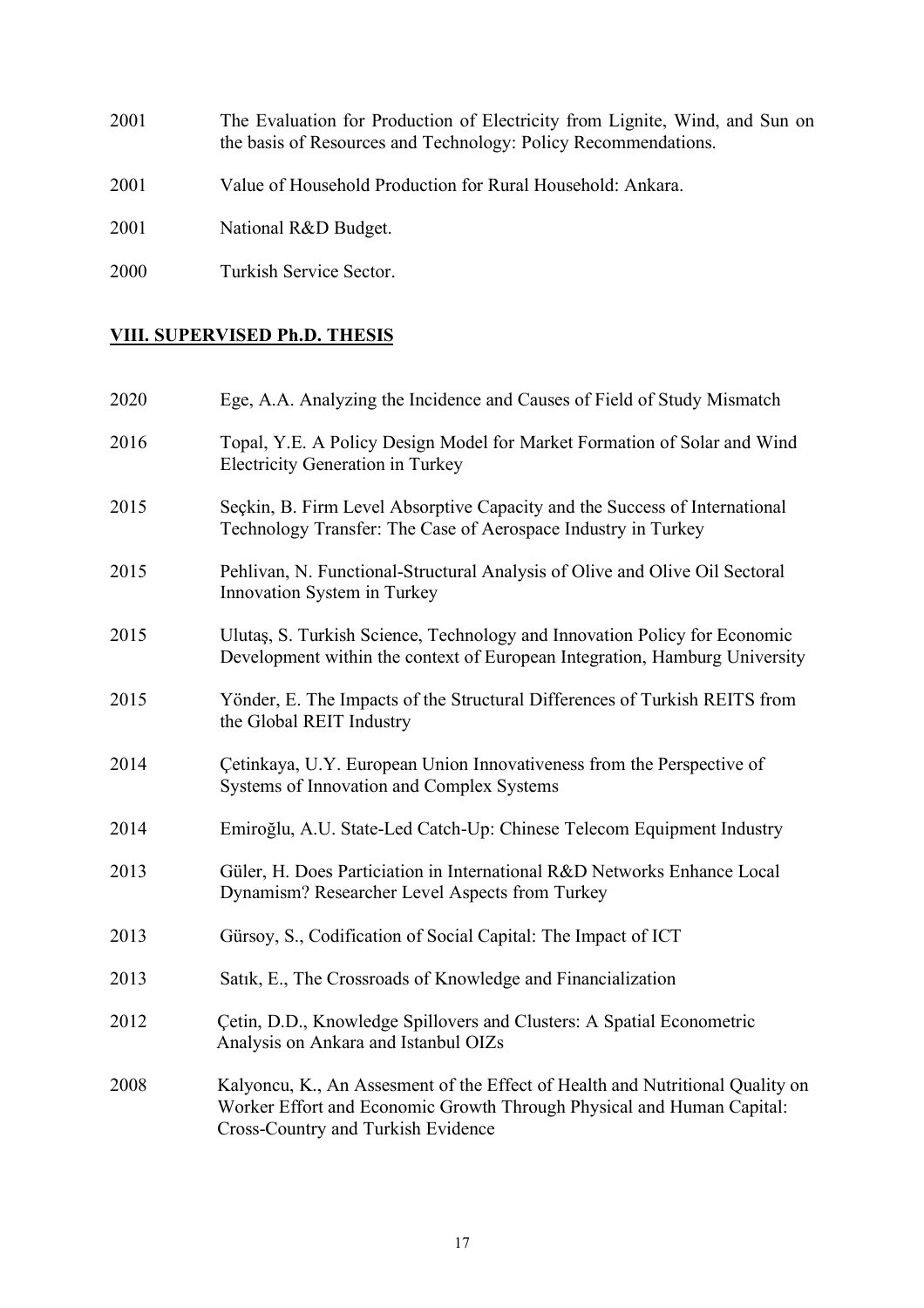# **IX. SUPERVISED M.Sc. THESIS**

| 2020 | Erdoğan, F.E. Analysis of the Relationship between Defence and Civil<br>Industries: Policy Recommendations for Turkey                             |
|------|---------------------------------------------------------------------------------------------------------------------------------------------------|
| 2020 | Tras, M. Triple Helix Model and Turkish Rotary Wing Technology Center                                                                             |
| 2020 | Yildirim, A.C., The Impacts of Digitalization and Covid-19 on the Business<br>Model of Banking: A Qualitative Study on Turkish Banks              |
| 2020 | Erdoğdu, S. Influencers of Environmental Technology Diffusion: A Case<br>Study on Diffusion of Landfill Gas to Energy Technology in Turkey        |
| 2020 | Akar, M.F. Factors for Firm Level Learning: A Case from the Defense Industry<br>in Turkey                                                         |
| 2019 | Mavis, B. Assessment of Technology Transfer in University Industry<br>Collaboration: Case of Turkey                                               |
| 2019 | Ilhan, O. Do Turkish Pharmaceutical Companies Ready for Technological<br>Transformation in the Scope of Industry 4.0                              |
| 2019 | Yüksel, A. Analysis of Knowledge and Technology Transfer between Research<br>Infrastructures and Industry in Turkey                               |
| 2018 | Gürbüz, M.K. An Effective and Efficient R&D Funding Mechanism: An<br>Evaluation Study on Prioritized R&D Grant Program (1003) of TÜBİTAK          |
| 2016 | Turan, M. D. Determinants of Early Performance New Technology-Based<br>Firms Supported by Government: Turkish Case                                |
| 2015 | Akgül, B., Product diversification and Profitability A Case Study: Vestel A.Ş.                                                                    |
| 2013 | Dönmez, P., Use of Technology in Non-Profit Organizations and a Model for<br>Efficient Technology Management in These Organizations               |
| 2012 | Emiroğlu, S., Information Society: National Science and Technology Policies<br>in Turkey and South Korea                                          |
| 2012 | Boztas, Ö., Determining a Strategy for Favorable Acquisition and Utilization<br>of Complex Technologies: Flight Simulation Training Devices (FSTD |
| 2012 | Gülen, G., Women and Occupational Sex Segregation in Turkish Labor<br>Market, 2004-2010                                                           |
| 2012 | Oztürk, A., Structural Analysis and Functional Dynamics of National<br>Innovation System in Turkey and Germany: Lessons for Turkey                |
| 2012 | Karagöl, B., Macroeconomic Effects of Information and Communication<br>Technologies in Turkey and Other OECD Member Countries                     |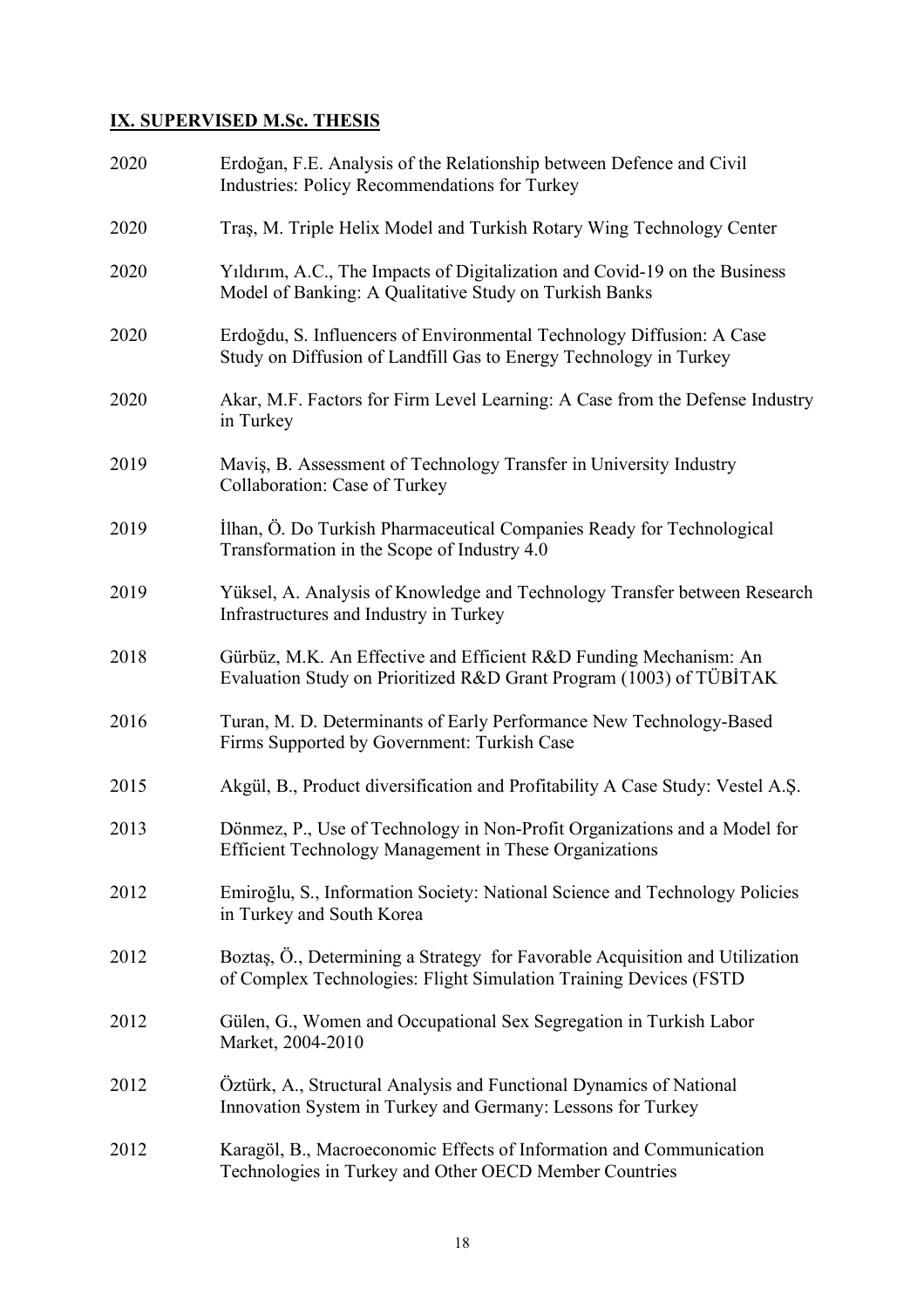| 2012 | Evsel Ocak, G., Controversial Issues Related to Reproductive Biotechnology:<br>An Empirical Study                                                                  |
|------|--------------------------------------------------------------------------------------------------------------------------------------------------------------------|
| 2010 | Sartas, M., Analysis of the Growth Dynamics in Turkish Commercial<br>Shipbuilding Sector and its Prospects                                                         |
| 2010 | Kürkçü, E. A., Examination of Lean Production with regards to Occupational<br>Health and Safety: A Case Study in An Automotive Plant (co-supervisor)               |
| 2010 | Türkcan, S., Use of ICT for Energy Efficiency in Turkish Consumer<br><b>Electronics Sector</b>                                                                     |
| 2010 | Tuncer, E., Patents and Innovation in Pharmaceutical Industry in Turkey: The<br>Comparison of the Patent System with Some Selected Countries                       |
| 2010 | Metin, H., Assessing Impacts of the European Framework Programme on<br>Turkish Participants: A Case Study on FP6 IST Priority (co-supervisor)                      |
| 2010 | Yapar, O., International Knowledge Transfer in European Research and<br>Development Programmes: Turkish Case                                                       |
| 2009 | Vucic, I. Cooperation and Cluster Strategies within and between Technology-<br>intensive Organisations: How to Enhance Linkages among Firms in the<br>Techno-parks |
| 2008 | Kırcı, N.B., Unfair Usage of Trademarks via Internet                                                                                                               |
| 2008 | Gören, H., Testing Additinonaly Effect of Tübitak's Industrial R&D Projects<br>Funding Programme: Pilot Study on Software Development Sector in Ankara             |
| 2008 | Cevirgen, B., The Causal Relationship Between Energy Consumption and<br>Economic Growth                                                                            |
| 2007 | Bürken, S., An Assessment of Turkish Science and Technology Policies, 1983-<br>2005: A Sectoral Analysis                                                           |
| 2006 | Gök, A. The Concept of Behavioural Additionality of Public Support for<br>Private R&D and A Methodological Proposal for An Evaluation Framework in<br>Turkey       |
| 2006 | Uğurbaş, S.H., Evaluation of an Electronic Medical Record System Zonguldak<br>Karaelmas University Hospital Survey                                                 |
| 2006 | Oğuz, E., The Liberalization of Downstream Oil Industry in Turkey.                                                                                                 |
| 2006 | Kavas, N., Interfirm Relations and Innovative Capacity in Adana Organized<br>Industry Zone: A Case Study on Textile Firms                                          |
| 2006 | Akkerman, L.Z., Vizyon 2023: Technology Foresight for Turkey                                                                                                       |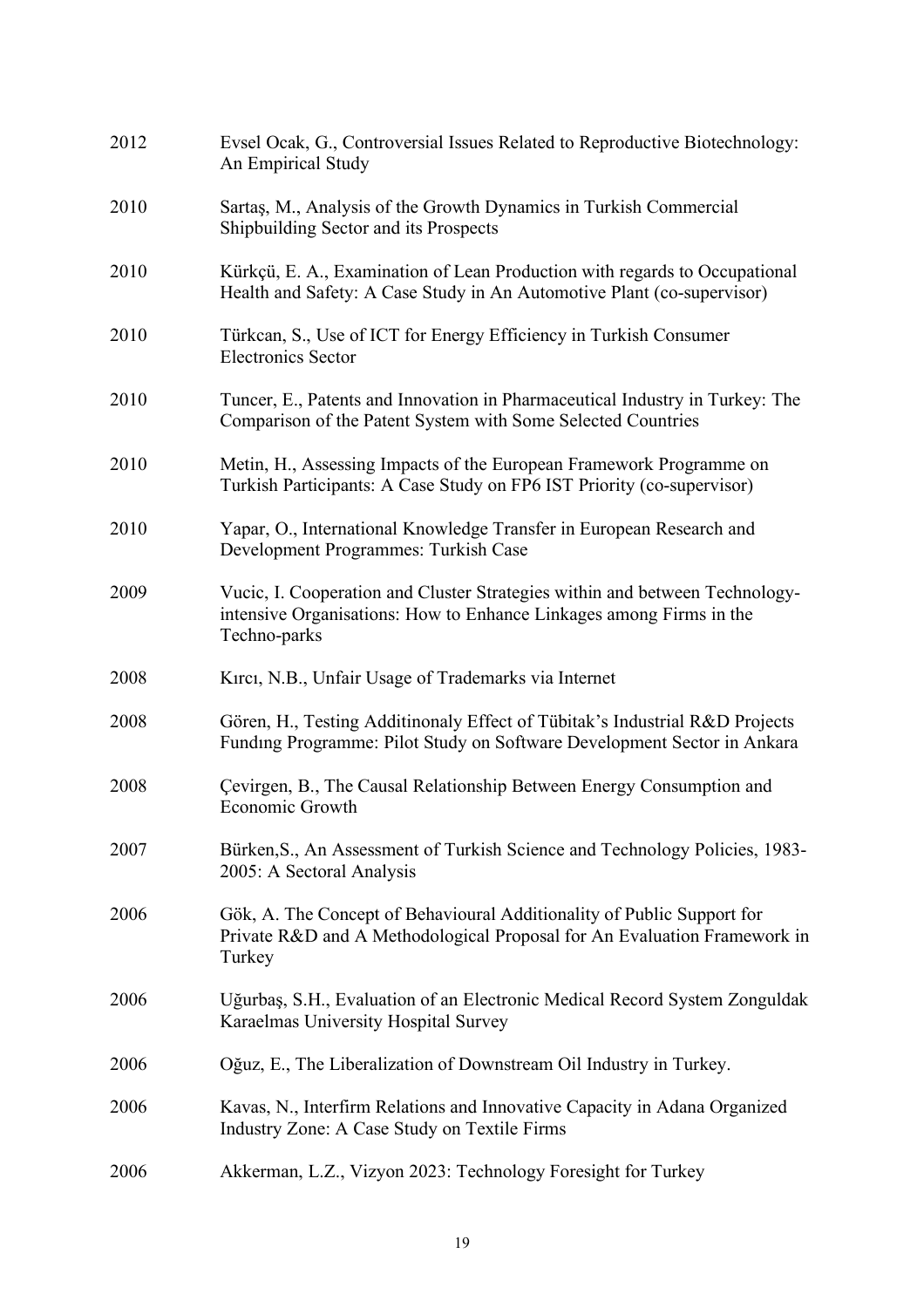| 2006 | Taşkın, E., ICT Utilization of Exporter Enterprises: A Case Study of Aegean<br><b>Region Exporters</b>                                 |
|------|----------------------------------------------------------------------------------------------------------------------------------------|
| 2006 | Göksidan, H.T., Inter-Organizational Relations in an Organized Industrial<br>District: OSTIM Case                                      |
| 2004 | Kenaroğlu, B., Enterprise Resource Planning Systems Selection Process.                                                                 |
| 2004 | Aktalay, B., Intellectual Property Management Strategy in New Technology-<br><b>Based Start-up Companies.</b>                          |
| 2004 | Tuncer, S., Project Management and Use of Information Technology for<br>Project Communication Management in Turkish Electronic Sector. |
| 2003 | Gencay, M., The Determinants of International Competitiveness: The Case of<br>Turkish Manufacturing Sector.                            |
| 2003 | Tezel, N., Policy Implications in the Learning Economy: A Study on Learning<br>Process Model of ASELSAN.                               |
| 2003 | Gürsoy, S., Information Technology, Workplace Organization and Demand for<br>New Kinds of Skill.                                       |
| 2002 | Erten, N.A., The Analysis of Research and Development Structure of Turkish<br>Mining Sector.                                           |
| 2001 | Ongan, M.G., The Effects of Electronic Commerce and Information<br>Technologies in OECD Countries.                                     |
| 2001 | Kepenek, E.B., How Does Technological Change Affect Turkish Trade<br>Unions?                                                           |
| 2001 | Topaloğlu, B., Vertical Integration and Profitability A Case Study: Arçelik A.Ş.                                                       |

## **X. SELECTED CONFERENCES AND SEMINARS**

- 2021 "Digitalization of Turkish Banking Sector and Effects of Covid-19 on This Process: A Qualitative Study", 7<sup>th</sup> International Conference on Economics, Turkish Economic Association, ICE-TEA 2021, Ankara, April 2021 (with A.C. Yıldırım)
- 2021 "Do field-specific labour market conditions and regional per capita income affect the likelihood of field of study mismatch? Evidence from labour force surveys in Turkey", 7<sup>th</sup> International Conference on Economics, Turkish Economic Association, ICE-TEA 2021, Ankara, April 2021 (with A.A. Ege)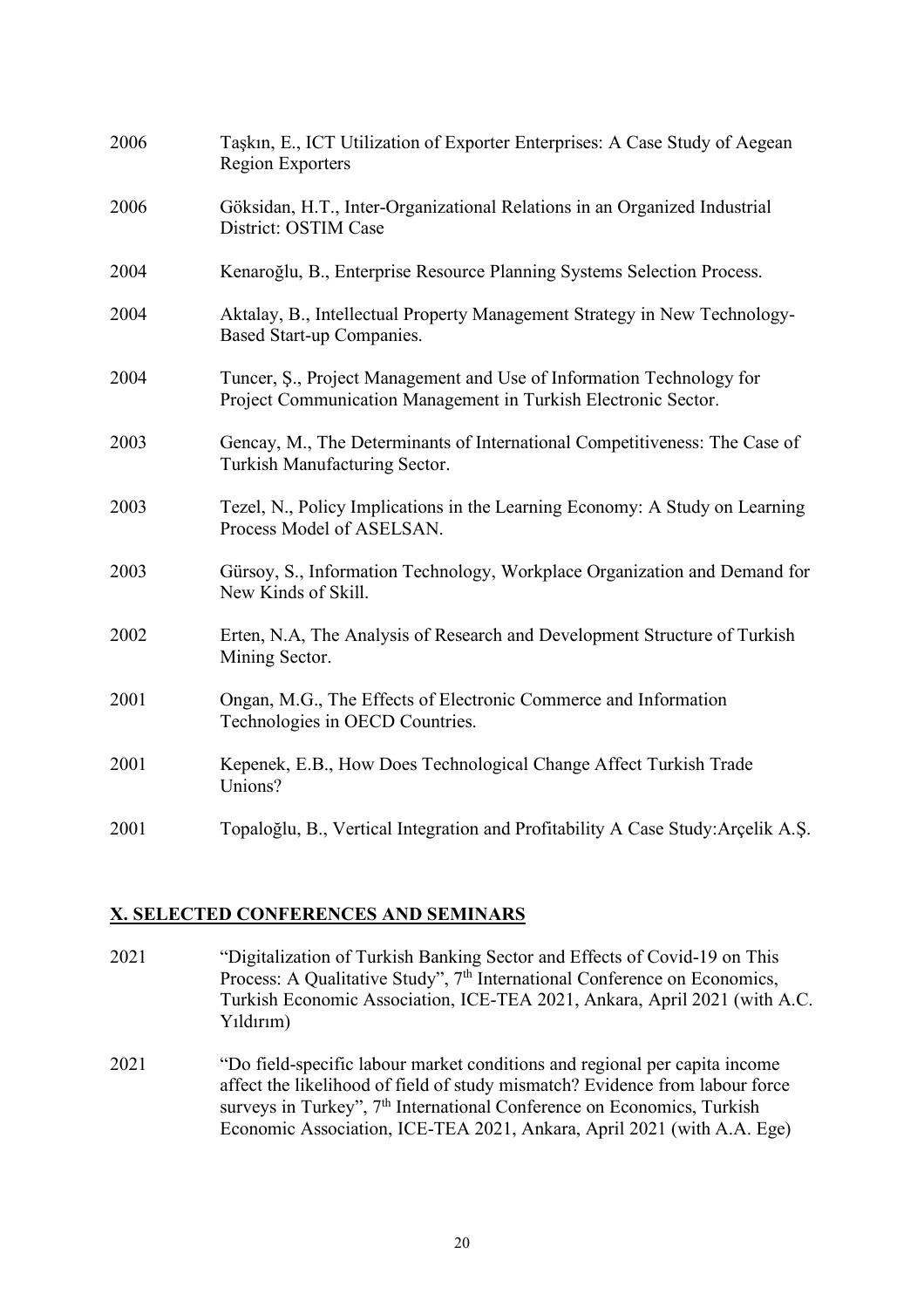| 2021 | "Awareness" of Lambs: The Political Economy of Digital Transformation,<br>Online Academic Panel Conference and Discussion - "Recent Challenges in<br>Modern Science, Tblisi, March 2021 (with Baris Cakmur and Özgür Avci)                                                                         |
|------|----------------------------------------------------------------------------------------------------------------------------------------------------------------------------------------------------------------------------------------------------------------------------------------------------|
| 2020 | Review of Socio-Economic Impacts of PV Technology Development In The<br>Developing Countries Context, 2nd International Conference on Photovoltaic<br>Science and Technologies, Ankara, December 2020 (with Yelda Erden Topal,<br>Pinar Derin Güre and Ramazan Sari)                               |
| 2020 | Regional Innovation Systems and Smart Specialization: Policy Discussions,<br>Smart Economic Planning and Industrial Policy (SEPIP) 2020 Conference,<br>Ankara, October 2020                                                                                                                        |
| 2020 | Avrupa Araştırma Alanında Bilgi Yakınsaması: Ağlar ve Davranışların<br>Boylamsal Veri ile Analizi, Kompleksite Bilimi ve İktisat Çalıştayı, İstanbul,<br>October 2020 (with I.Semih Akçomak and Umut Yılmaz Çetinkaya)                                                                             |
| 2020 | "Awareness" of Lambs: The Political Economy of Digital Transformation,<br>EAEPE 32 <sup>nd</sup> Annual Conference, Bilbao, September 2020 (with Barış Çakmur<br>and Özgür Avcı)                                                                                                                   |
| 2020 | A Policy Design Model for Market Formation of Solar and Wind Electricity<br>Generation in Turkey, EAEPE 32 <sup>nd</sup> Annual Conference, Bilbao, September<br>2020 (with Yelda Erden Topal and Antonio Nuchera)                                                                                 |
| 2020 | Development of Concentrated Solar Power / Solar Thermal Energy<br>Technologies Sector in Turkey: Local Integration to Global Value Chains<br>Through International Channels, EAEPE 32 <sup>nd</sup> Annual Conference, Bilbao,<br>September 2020 (with Yelda Erden Topal and Arsev Umur Aydınoğlu) |
| 2020 | Knowledge Convergence in European Regions: Towards a Cohesion?,<br>EconTR2020 International Conference on Economics, Eskişehir, September<br>2020 (with I.Semih Akçomak and Umut Yılmaz Çetinkaya)                                                                                                 |
| 2020 | Türkiye'de İl Düzeyinde Teknoloji ve Ekonomik Büyüme İlişkisi, 7. KBAM<br>Sempozyumu Türkiye Kentleri ve Bölgeleri, Mersin, September 2020 (with<br>Dilek Çetin)                                                                                                                                   |
| 2020 | Ekonomik Geleceği Kurmak, 7. KBAM Sempozyumu Türkiye Kentleri ve<br>Bölgeleri, Mersin, September 2020                                                                                                                                                                                              |
| 2020 | Market Formation in Solar and Wind Electricity Generation in Turkey:<br>Technological Innovation System Approach, ICEEE2020, International<br>Conference on Economics, Energy and Environment, Kayseri, June 2020 (with<br>Yelda Erden Topal)                                                      |
| 2020 | Koronavirüs Sonrası Ekonomik Sistem, Salgın Sonrası Şehirlerde Sosyal<br>Riskler ve Fırsatlar Konferansı, Ankara, April 2020                                                                                                                                                                       |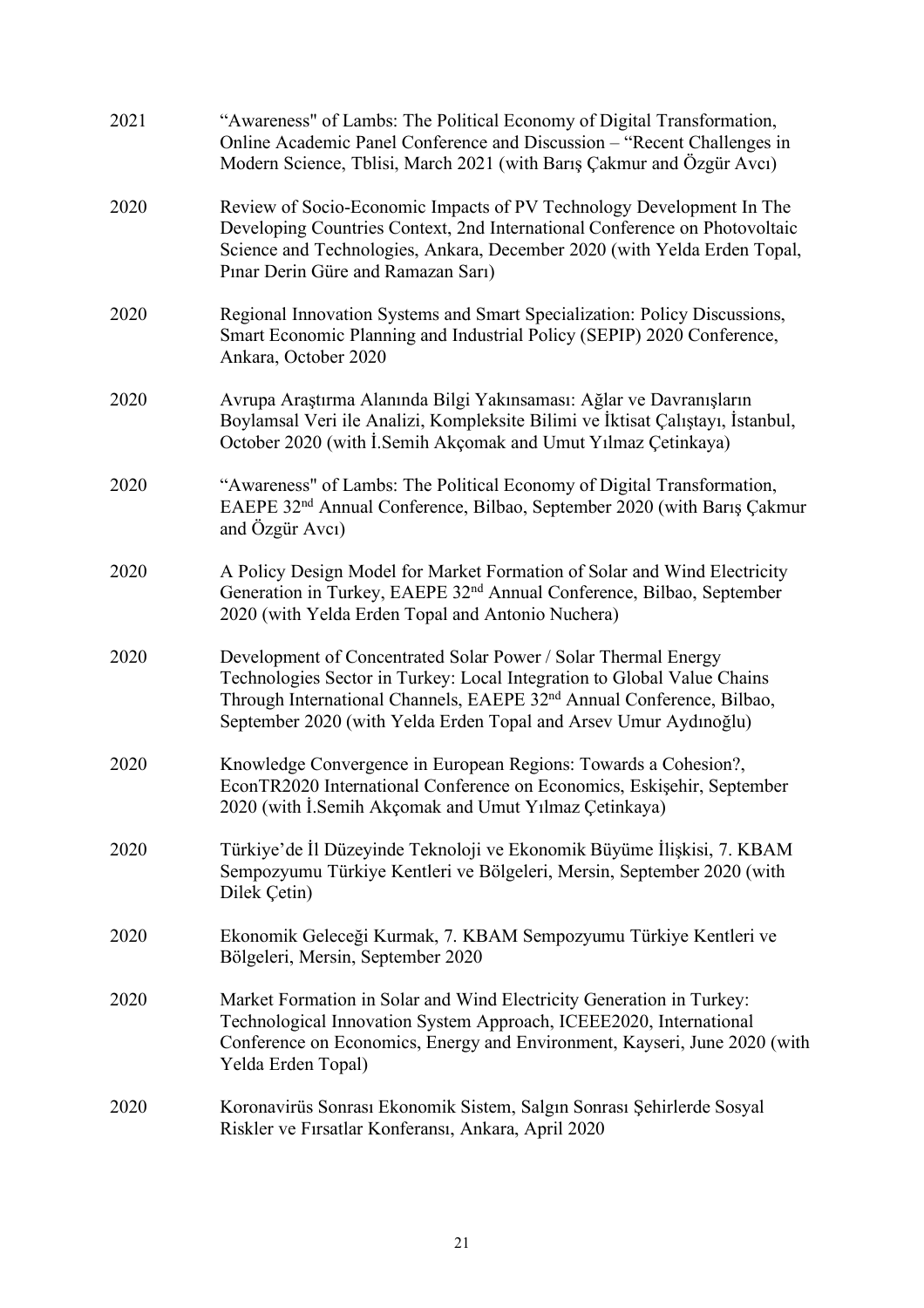| 2019 | Bilişim Politikaları ve Ekonomisi: Ne Yapıyoruz/Yapmıyoruz?, Bilgisayar<br>Mühendisleri Kurultayı, Ankara, November 2019                                                                                                                                          |
|------|-------------------------------------------------------------------------------------------------------------------------------------------------------------------------------------------------------------------------------------------------------------------|
| 2019 | Dünyada ve Türkiye'de Planlama ve Kamu İşletmeciliği, TMMOB Kamucu<br>Politikalar Sempozyumu, Ankara, November 2019                                                                                                                                               |
| 2019 | Erken Sanayisizleşme: Küresel Ekonomik Gelişimin Önündeki Yeni Tehdit,<br>Türkiye Sermaye Piyasaları Kongresi 2019, İstanbul, November 2019                                                                                                                       |
| 2019 | Readiness for Digital Transformation: Turkish Automotive Industry, DTSS<br>2019, 2 <sup>nd</sup> International Conference and Exhibition on Digital Transformation<br>and Smart Systems, Ankara, October 2019 (with Mustafa Gökler and Süheyl<br>Baybalı)         |
| 2019 | Readiness for Digital Transformation: Case of Turkish Automotive Industry,<br>EAEPE 31 <sup>st</sup> Annual Conference, Warsaw, September 2019                                                                                                                    |
| 2019 | Sürdürülebilir Kalkınma Amaçları (SKA) İçin Küresel İnovasyon Sistemi<br>Önerisi, STS Turkey 2019 Toplum İçin Bilim ve Teknoloji Çalışmaları<br>Konferansı, İstanbul September 2019 (with Özgür Kadir Özer)                                                       |
| 2018 | "Türkiye Dijital Dönüşüm Stratejileri", Yenilik Üzerine Kuramsal, Sektörel ve<br>Güncel Tartışmalar Çalıştayı, Hacettepe Üniversitesi, HÜSPAM, Ankara,<br>December 2018                                                                                           |
| 2018 | "Global Innovation System and Education", 6 <sup>th</sup> International Conference on<br>Economics, Turkish Economic Association, ICE-TEA 2018, Antalya,<br>November 2018                                                                                         |
| 2018 | "Fourth Industrial Revolution and Readiness of Turkey", 6th International<br>Conference on Economics, Turkish Economic Association, ICE-TEA 2018,<br>Antalya, November 2018                                                                                       |
| 2018 | "Readiness for Digital Transformation: Turkish Case", DTSS 2018,<br>International Conference and Exhibition on Digital Transformation and Smart<br>Systems, Ankara, October 2018                                                                                  |
| 2018 | "G20: A Room for Global Club Governance: Towards a Global Innovation<br>System?", The Conference $G20@10$ : Benefits, Limitations and the Future of<br>Global Club Governance in Turbulent Times, Bonn, October 2018 (with Dirk<br>Meissner and Özgür Kadir Özer) |
| 2018 | "Etkili ve Etkin bir Ar-Ge Destek Mekanizması: TÜBİTAK'ın Öncelikli Ar-<br>Ge Destek Programı (1003) için Etki Analizi Çalışması", STS Turkey 2018,<br>Toplum için Bilim ve Teknoloji çalışmaları Konferansı, Ankara, September<br>2018 (with Kübra Gürbüz)       |
| 2018 | "Türkiye'de Rüzgar ve Güneş Enerjisine Dayalı Elektrik Üretiminin<br>Yayılmasını Destekleyen ve Engelleyen Faktörler", STS Turkey 2018, Toplum                                                                                                                    |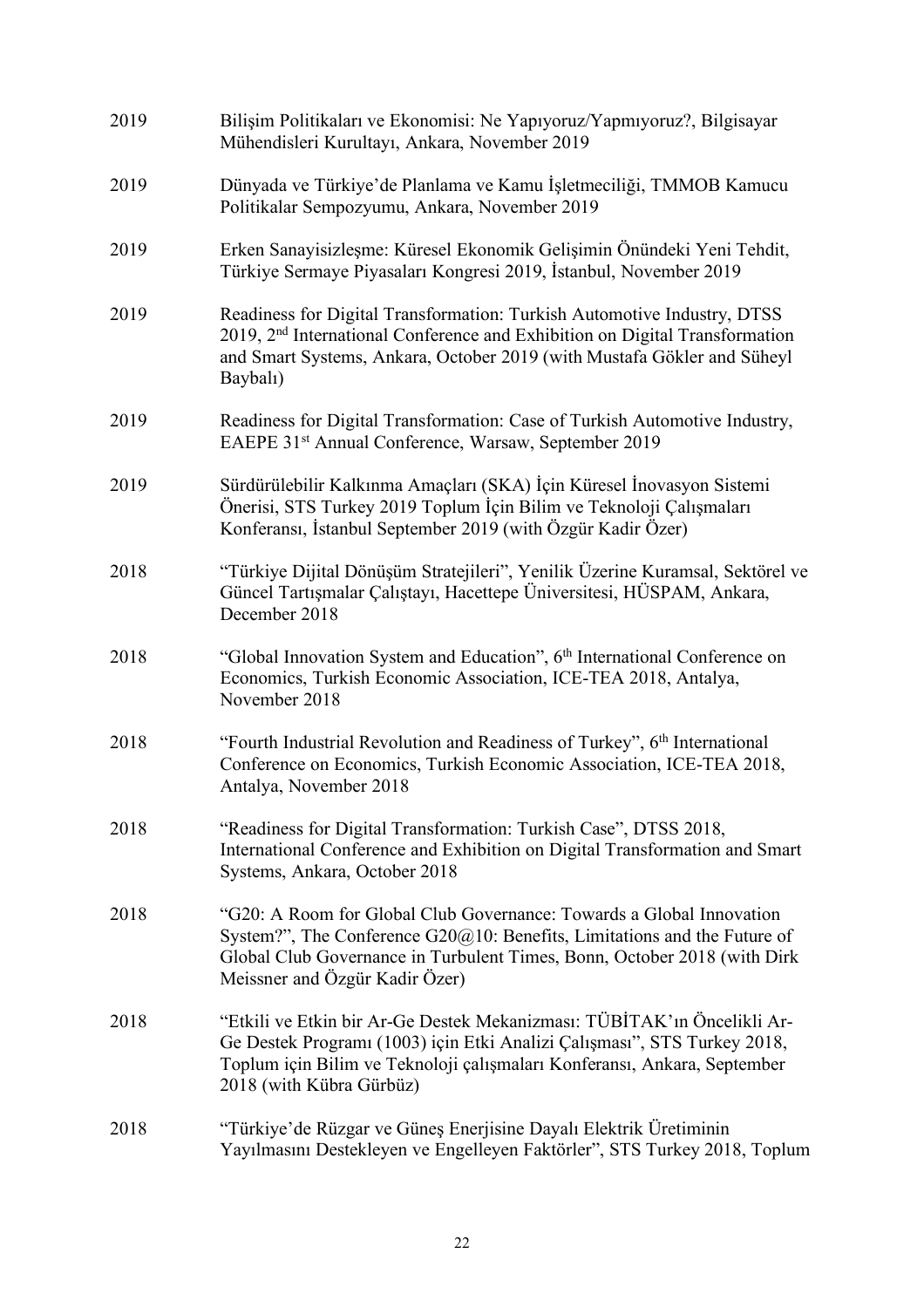|      | için Bilim ve Teknoloji çalışmaları Konferansı, Ankara, September 2018 (with<br>Yelda Erden)                                                                                                                                                                       |
|------|--------------------------------------------------------------------------------------------------------------------------------------------------------------------------------------------------------------------------------------------------------------------|
| 2018 | "Converging European Regions: Towards a Knowledge Cohesion?", EAEPE<br>2018, 30 <sup>th</sup> Annual Conference, Nice, September 2018 (with I.Semih Akçomak<br>and Umut Yılmaz Çetinkaya)                                                                          |
| 2018 | "Savunmada Dijital Dönüşüm", SAVTEK 2018, Savunma Teknolojileri<br>Kongresi, Ankara, June 2018 (with Sevcan Kolçak)                                                                                                                                                |
| 2018 | Toplam Faktör Verimliliği ve Teknolojik Değişim İlişkisi: Türkiye Örneği,<br>International Conference on Total factor Productivity, Istanbul, March 2018.                                                                                                          |
| 2018 | Knowledge Cohesion in European Regions, GEOINNO 2018, 4 <sup>th</sup> Geography of<br>Innovation Conferece, Barcelona, February 2018 (with İ.Semih Akçomak and<br>Umut Yılmaz Çetinkaya).                                                                          |
| 2017 | Industry 4.0 and Turkish National Innovation System: Challenges and<br>Prospects, 2 <sup>nd</sup> International Scientific Conference Industry 4.0, Borovets,<br>December 2017 (with Şeyda Ertekin).                                                               |
| 2017 | 1980 Sonrası Türkiye'de Teknoloji, Sanayi ve Yenilik Politikalarının Evrimi,<br>15. Ulusal Sosyal Bilimler Kongresi, Ankara, November 2017.                                                                                                                        |
| 2017 | Catching-up and the Role of University-Industry Collaboration in Emerging<br>Economies: Case of Turkey, 15 <sup>th</sup> Globelics International Conference, Athens,<br>October 2017 (with Hadi Tolga Göksidan and Barış Çakmur).                                  |
| 2017 | An Analysis of Market Formation in Solar and Wind Electiricity Generation in<br>Turkey from the Perspective of Technological Innovation System Approach,<br>EconAnadolu, Anadolu International Conference in Economics, Eskişehir<br>May, 2017 (with Yelda Erden). |
| 2017 | Teknolojideki Eğilimler Işığında Türkiye'nin Öncelikli Alanları, Ar-Ge<br>İşbirlikleri Zirvesi ve Fuarı, İstanbul, May 2017.                                                                                                                                       |
| 2017 | Turkish National Innovation System: Structures and Challenges, International<br>Conference on Innovation and Global Issues in Social Sciences, Antalya, April<br>2017 (with M. Teoman Pamukçu).                                                                    |
| 2017 | 1980 Sonrası Türkiye'de Teknoloji, Sanayi ve Yenilik Politikası, VI. Hasan<br>Ünal Nalbantoğlu Sempozyumu, Ankara, April 2017.                                                                                                                                     |
| 2017 | Comparison of UK and Turkey Models and: Lessons Drawn, Role and Impact<br>of Universities on Regional Development: New Methods and Approaches,<br>Universities and Regions Workshop, İzmir, March 2017.                                                            |
| 2016 | Firma Seviyesi Özümseme Kapasitesi ve Uluslararası Teknoloji Transferinin<br>Başarısı: Türkiye Havacılık ve Uzay Sanayi Örneği, 8. Savunma Teknolojileri<br>Kongresi, Ankara, October 2016.                                                                        |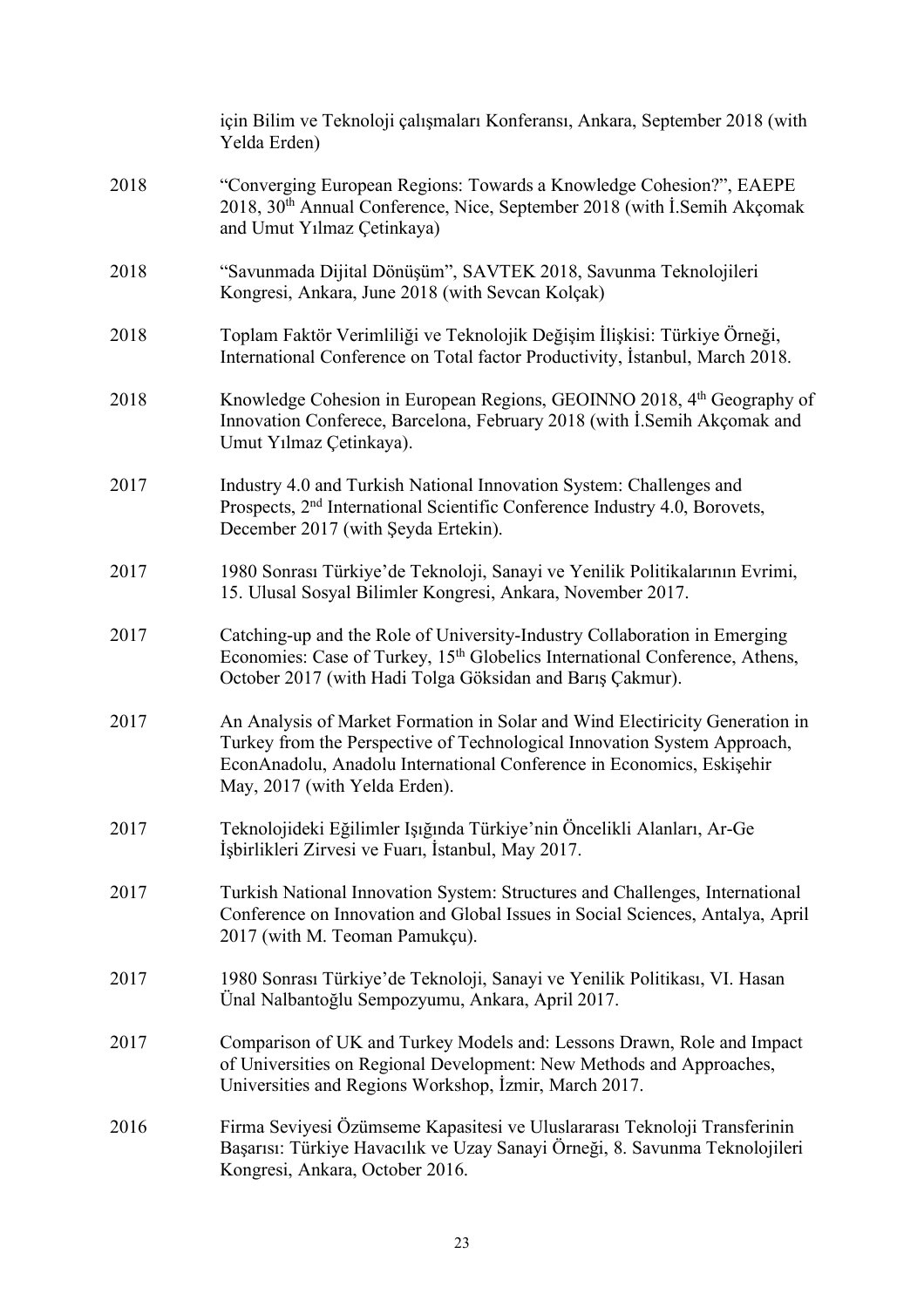- 2015 Catching-up and the Role of University/Industry Linkages in Emerging Economies: Case of Turkey, Eurolics Workshop on University-Industry Interaction, Ankara, November 2015.
- 2015 Innovation and Institutional Environment: Turkish STI Policies, 5<sup>th</sup> International Academic Conference on Foresight and STI Policy, Moscow, November 2015.
- 2015 Cohesion and Competition of Europe: Policy Suggestions from The Perspective of Network and Entropy, 13<sup>th</sup> Globelics International Conference, Havana, September 2015 (with Umut Yılmaz Çetinkaya).
- 2015 Export Decision Under the Knowledge Spillovers: A Spatial Econometric Analysis on Ankara OIZs, 55th ERSA Congress, Lisbon, August 2015 (with Dilek Çetin).
- 2015 Catching-Up and The Role of University/Industry Linkages in Emerging Economies: Case Of Turkey, Medalics Second Workshop on Inclusive and Sustainable Innovation for Ctaching-up, Reggio Calabria, September 2015.
- 2015 The Integration of Firms Into International Production and Global Value Chains Studies: The Case Of Turkish Firms' Knowledge and Technology Transfer Through Networks, Türkiye Ekonomisi ve Kalkınma İktisadı Çalıştayı, Kıbrıs, April 2015.
- 2014 Diffusion of Solar Electricity in Turkey: An investigation from Producer and Supplier Sides, International SolarTR Conference, Izmir, November 2014, (with Yelda Erden).
- 2014 Effects of Information and Communication Technologies on Economic Growth in OECD Countries and Turkey, 12<sup>th</sup> Globelics International Conference, Addis Ababa, October 2014, (with Burak Karagöl).
- 2014 Bilgi İletişim Teknolojileri Sektörü İnovasyon Kapasitesi: Ankara Örneği, EconHarran, National Economics Congress, October 2014, Urfa (with M. Teoman Pamukçu).
- 2014 University organisation in a changing university-industry relationship, Regional Workshop on "Creating the Right Ecosystem for Knowledge Valorization: Case Study of ODTÜ Teknokent", June 2014, Ankara.
- 2014 Institutional Environment, Economic Performance and Innovation in Turkey, Final SEARCH Academic Conference, February 2014, Barcelona (with M. Teoman Pamukçu).
- 2013 Ankara İli Bilgi İletişim Teknolojileri Sektörü İnovasyon Kapasitesi ve Üniversite-Sanayi İşbirlikleri, 5. İzmir İktisat Kongresi, October 2013, İzmir.
- 2013 Clusters and Cluster Policies in Turkey, INSME 9<sup>th</sup> Annual Meeting, May 2013, İzmir.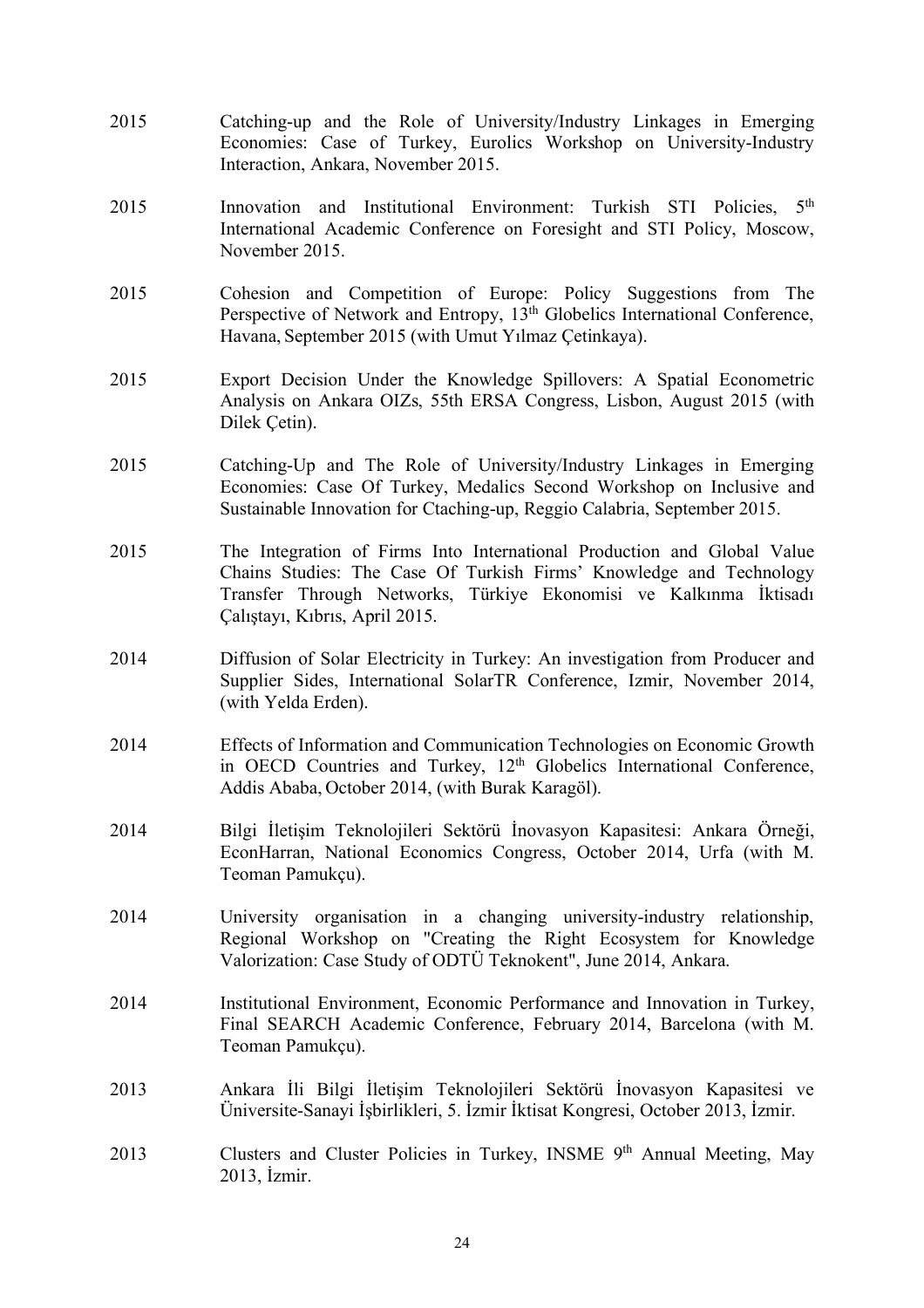- 2013 Clusters and Learning: Ankara Case, 2nd International Regional Development Conference, May 2013, Elazığ.
- 2013 Teknoloji Transferi ve Üniversite Sanayi İşbirlikleri, ÜSİMP 2013 VI. Ulusal Kongresi, May 2013, Düzce.
- 2013 Ankara İli Bilgi İletişim Teknolojileri Sektörü İnovasyon Kapasitesi ve Üniversite-Sanayi İşbirlikleri, ÜSİMP 2013 VI. Ulusal Kongresi, May 2013, Düzce (with M. Teoman Pamukçu).
- 2013 European Science and Innovation Policy for the Knowledge Economy: New Horizon?, Enabling Global Transitions through Innovation The Eighth Knowledge Globalization Conference**,** May 2013, İstanbul.
- 2012 University Organization within the Context of Changing University-Industry Cooperation, Exploring Turkey's Education Policy: What Do the the Recent Amendments Really Amend?, December 2012, Ankara (with M. Teoman Pamukçu, Semih Akçomak and Yelda Erden)
- 2012 Do R&D Expenditures Matter for Labor Productivity in OECD Countries? An Unresolved Question, Turkish Economic Association, 3rd International Conference, ICE-TEA 2012, November 2012, İzmir (with Seyit M. Cilasun and Ayşegül Eruygur)
- 2012 Do R&D Expenditures Matter for Labor Productivity in OECD Countries? An Unresolved Question, European Economics and Finance Society Eleventh Annual EEFS Conference, June 2012, İstanbul (with Seyit M. Cilasun and Ayşegül Eruygur)
- 2012 Değişen Üniversite-Sanayi İşbirliğinde Üniversite Örgütlenmesi, ÜSİMP 5. Ulusal Kongresi, June 2012, İstanbul (with M. Teoman Pamukçu, Semih Akçomak and Yelda Erden)
- 2012 Increasing Innovation Capacity in Emerging Markets: Critical Considerations for Turkey, 8th International Conference on IT Applications and Management 2012, June 2012, İstanbul (with Kazım Yalçınoğlu and Emek B. Kepenek)
- 2012 Synergies between National and EU Funds in Turkey for Turkish Clusters, Week of Innovative Regions, WIRE 2012, June 2012, Krakow
- 2011 Analyzing R&D Activities of Foreign Enterprises in Emerging Economies: Lessons from Turkey, Technology Transfer in a Global Economy, Technology Transfer Society Meetings, September 2011, Augsburg (with M. Teoman Pamukçu)
- 2011 Individual and Organizational Factors Affecting University-Industry Links in Nanotechnology: The Case of Turkey, Technology Transfer in a Global Economy, Technology Transfer Society Meetings, September 2011, Augsburg (with Berna Beyhan and M. Teoman Pamukçu)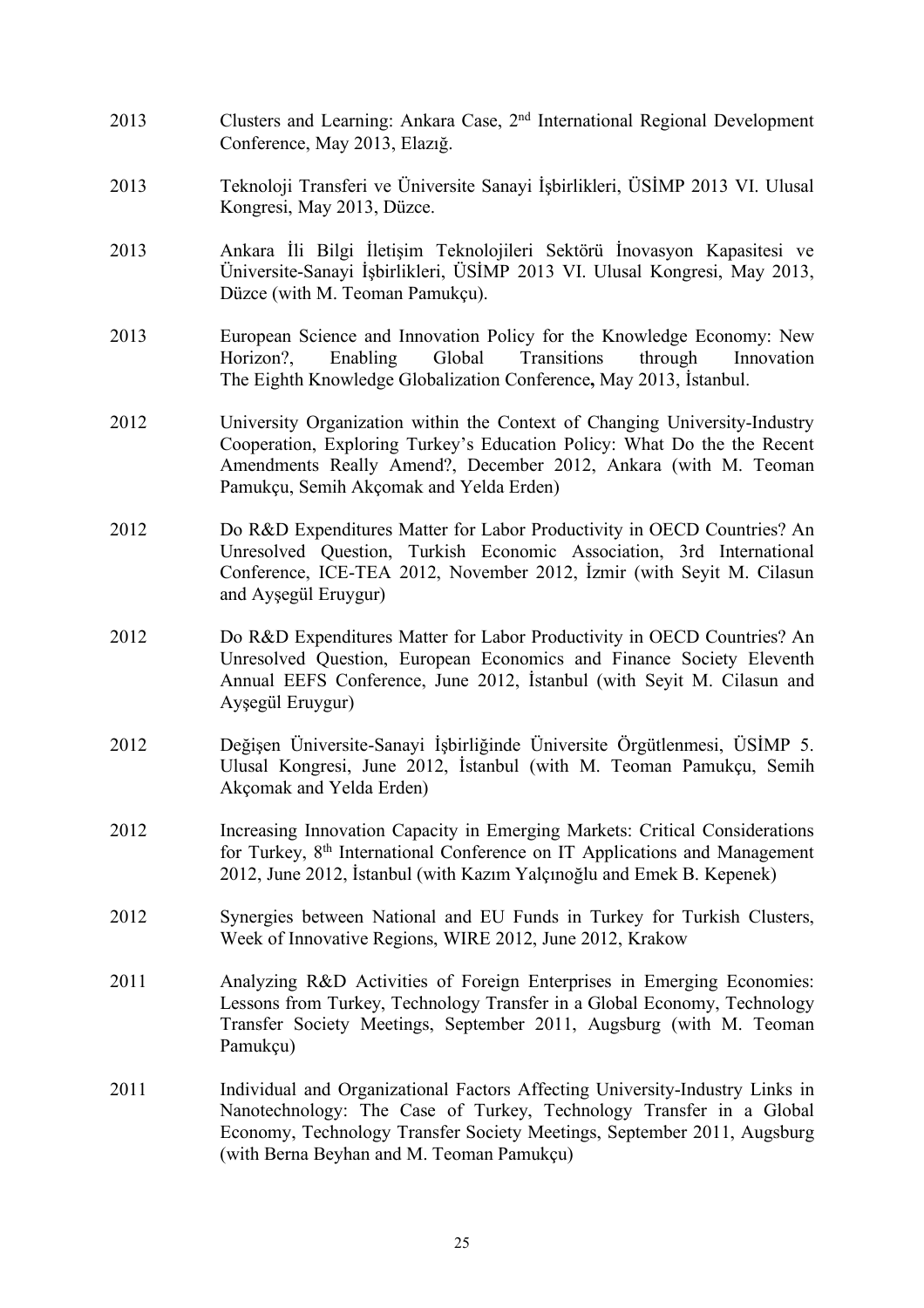| 2011 | R&D Activities and Foreign Direct Investment: The Turkish Case,<br>EuroConference 2011: Crises and Recovery in Emerging Markets, June, 2011,<br>Izmir (with M. Teoman Pamukçu).                                                                                                                    |
|------|----------------------------------------------------------------------------------------------------------------------------------------------------------------------------------------------------------------------------------------------------------------------------------------------------|
| 2011 | R&D Activities of Multinational Companies in Emerging Economies:<br>Analysing the Turkish Case, EconAnadolu, Anadolu International Conference<br>in Economics, June, 2011, Eskişehir (with M. Teoman Pamukçu).                                                                                     |
| 2011 | Clusters and Cluster Policies in Turkey, The Second KORANET Cluster<br>Workshop, March 2011, Venice.                                                                                                                                                                                               |
| 2011 | BRICS' de Ar-Ge, Ar-Ge Yenilik ve Teknoloji Politikaları Forumu (AYTEP),<br>January 2011, Ankara.                                                                                                                                                                                                  |
| 2010 | Cluster-Related Policies and Cases from Turkey, The Design and Evaluation of<br>Innovation Policy in an Emerging Country Context (DEIP), December 2010,<br>Gebze.                                                                                                                                  |
| 2010 | University-Industry Relations in Nanotechnology: The case of Turkey, 2nd<br>Annual Conference of the Society for the Study of Nanoscience and Emerging<br>Technologies, September 2010, Darmstadt (with B. B. Bozkırlıoğlu)                                                                        |
| 2010 | Bölgesel Kalkınma, Kümeler ve Sanayi Ağları: Ankara Bölgesi'nden Makine<br>ve Mobilya Sektörleri Araştırması, Kentsel ve Bölgesel Araştırmalar Merkezi<br>1. Arama Konferansı, September 2010, Ankara (H. Tolga Göksidan and<br>Mustafa H. Çolakoğlu)                                              |
| 2010 | Defense Spending and Economic Growth in the MENA Countries: A Panel<br>Data Approach, Fourteenth Annual Conference on Economics and Security,<br>June 2010, Izmir, (with I.H. Yetkiner)                                                                                                            |
| 2010 | The Dynamics of a Regional Cluster Policy: The Role and the Effects of<br>Government Intervention, Technology and Economic Development, 4 <sup>th</sup><br>International Conference on Industrial Dynamics, Innovation Policy and<br>Growth, May 2010, İzmir (with İ.N.Katsikis and H.T. Göksidan) |
| 2009 | Does Information and Communication Technologies Sustain Economic<br>Growth? The Underdeveloped and Developing Countries Case", International<br>7 <sup>th</sup> Knowledge, Economy and Management Congress, November 2009, Yalova<br>(with I.H. Yetkiner and B. Türkcan).                          |
| 2009 | 2020 Yılında Elektrik Talebi ve Senaryoları: Politikaların İncelenmesi, Türkiye<br>11. Enerji Kongresi, October 2009, İzmir (with Barış Sanlı)                                                                                                                                                     |
| 2009 | L'apprentissage et les réseaux localisés dans les zones en développement<br>d'Ankara, 6emes Journées de la Proximité, October 2009, Poitiers (with<br>Teoman Pamukçu and H. Tolga Göksidan                                                                                                         |
| 2009 | Ağ Yapılarda Öğrenmeyi Öğrenme: Gelişmekte Olan Ankara Bölgesindeki                                                                                                                                                                                                                                |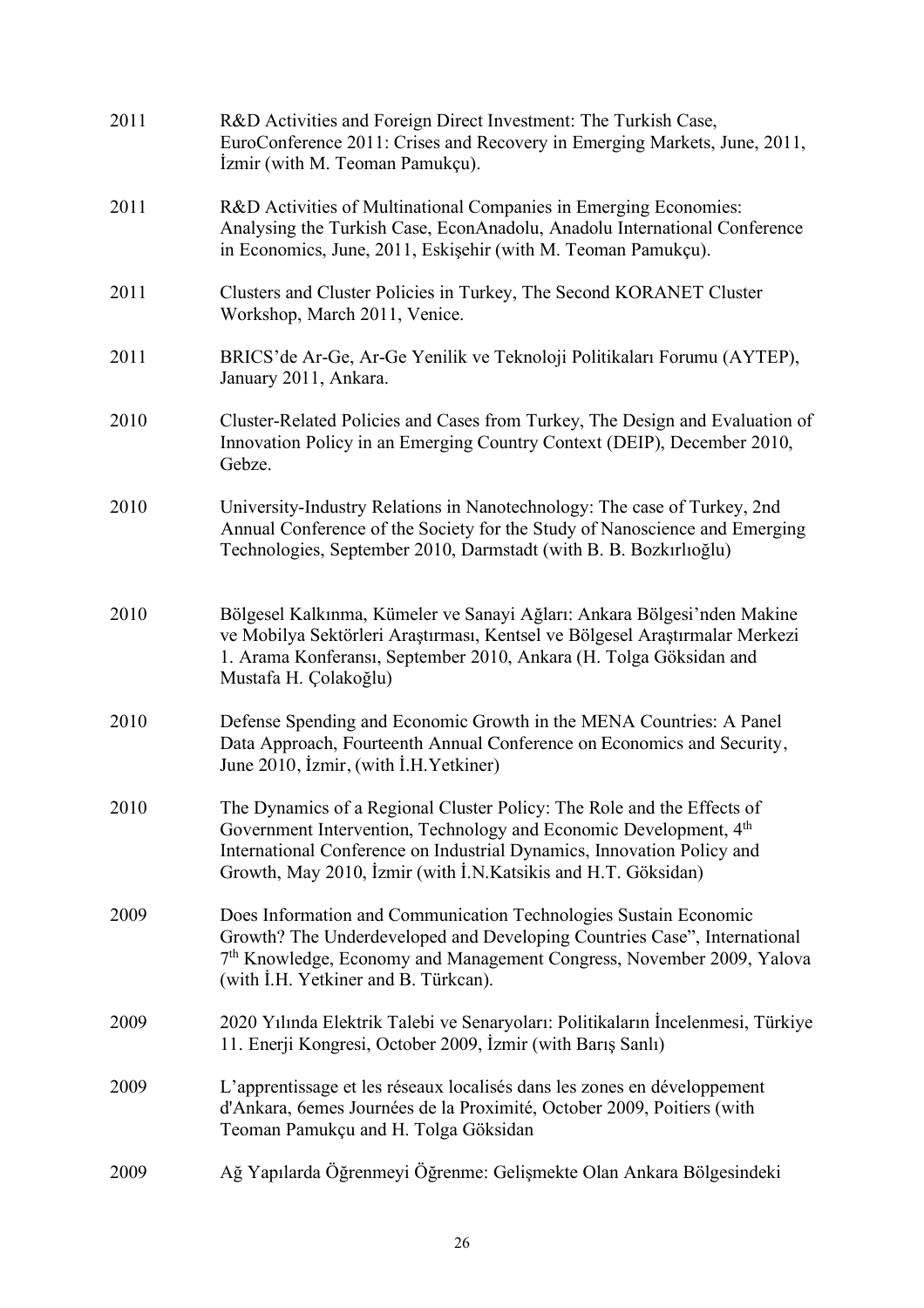|      | Makine ve Mobilya Sektörleri Üstüne Uygulamalı Bir Çalışma, Yönetim ve<br>Ekonomi Bilimleri Konferansı, September 2009, İzmir (with Teoman<br>Pamukçu, H. Tolga Göksidan and Mustafa H. Çolakoğlu)                                                                                                                                            |
|------|-----------------------------------------------------------------------------------------------------------------------------------------------------------------------------------------------------------------------------------------------------------------------------------------------------------------------------------------------|
| 2009 | Does Information and Communication Technologies Sustain Economic<br>Growth? The Underdeveloped and Developing Countries Case, Technology<br>and Economic Development, 3 <sup>rd</sup> International Conference on Innovation,<br>Technology and Knowledge Economics, June 2009, Ankara (with I.H. Yetkiner<br>and B. Türkcan).                |
| 2009 | Discussion on the Idea and Technology in Labor Augmenting Solow Model<br>Besides Phsycal and Human Capital Complementarity, EconAnadolu, Anadolu<br>International Conference in Economics, June, 2009, Eskişehir (with Kahraman<br>Kalyoncu).                                                                                                 |
| 2009 | Networks and Learning: The Case of Machinery and Furniture Sectors in the<br>Developing Districts of Ankara, EconAnadolu, 2009, Anadolu International<br>Conference in Economics, June, 2009, Eskişehir (with Mustafa H. Çolakoğlu<br>and H.Tolga Göksidan).                                                                                  |
| 2009 | Appraising the integration of sustainable development into sectoral<br>policies: The case of Turkish Science & Technology policies, ECPR Joint<br>Sessions, Workshop on the Politics of Policy Appraisal, April 2009, Lisbon<br>(with Cedric Gossart).                                                                                        |
| 2009 | Food Expenditure to Income Ratio as an Health Indicator, Physical to Human<br>Capital Ratio and Turkish Provincial Income Differences, International<br>Congress for Performance and Quality of Health Care, March 2009, Antalya<br>(with Kahraman Kalyoncu)                                                                                  |
| 2008 | Networks and Learning: Machinery and Furniture Sectors in Ankara, Third<br>International Clustering Conference, December 2008, Istanbul.                                                                                                                                                                                                      |
| 2008 | Learning How to Learn Through Networks: The Case of Machinery and<br>Furniture Sectors in the Developing Districts of Ankara, International DIME<br>Workshop on Local and Sectoral Systems of Innovations- Policy Measures and<br>Possibilities, November 2008, Marburg (with Teoman Pamukçu, H. Tolga<br>Göksidan and Mustafa H. Çolakoğlu). |
| 2008 | Physical and Human Capital Complementarities and Worker Effort Level by<br>Nutritional Level within Labor-Augmenting Solow Type Model, International<br>Conference on Applied Business and Economics, October 2008, Thessaloniki<br>(with Kahraman Kalyoncu).                                                                                 |
| 2008 | The Determining Role of EU in Turkey's Trade Flows: A Gravity Model<br>Approach, International Conference on Social Sciences, SOSRES,<br>August 2008, İzmir (with Özgül Bilici and İ. Hakan Yetkiner).                                                                                                                                        |
| 2008 | Competitiveness of Turkish Downstream Petroleum Industry, 3rd IEU-SUNY,<br>Cortland International Conference in Economics "Emerging Economic Issues                                                                                                                                                                                           |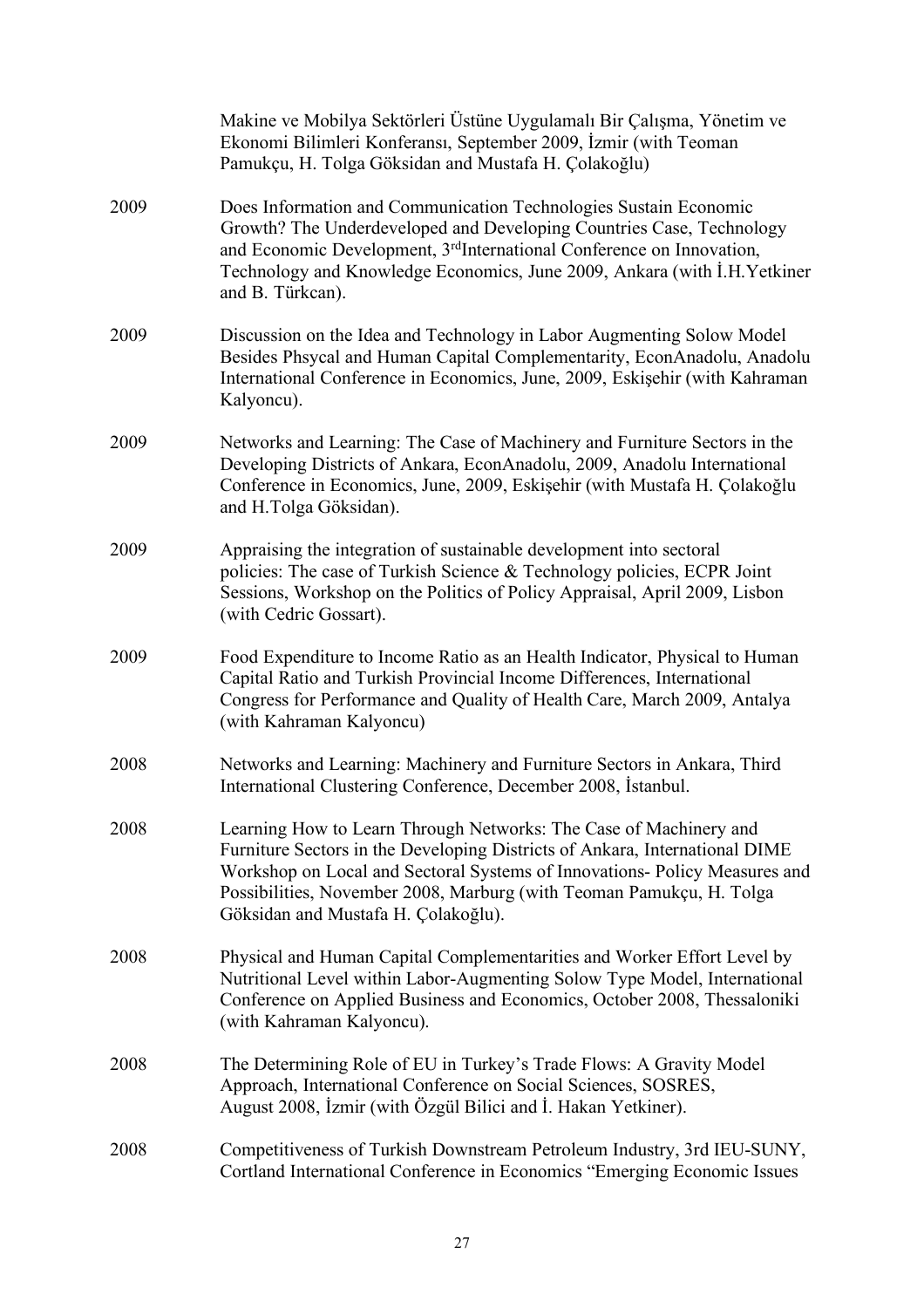|      | in a Globalizing World", May 2008, İzmir (with İstemi Berk and İ. Hakan<br>Yetkiner).                                                                                                                                                                                 |
|------|-----------------------------------------------------------------------------------------------------------------------------------------------------------------------------------------------------------------------------------------------------------------------|
| 2008 | The Determining Role of EU in Turkey's Trade Flows: A Gravity Model<br>Approach, 3rd IEU-SUNY, Cortland International Conference in Economics<br>"Emerging Economic Issues in a Globalizing World", May 2008, İzmir (with<br>Özgül Bilici and I. Hakan Yetkiner).     |
| 2008 | The Determining Role of EU in Turkey's Trade Flows: A Gravity Model<br>Approach, 15 <sup>th</sup> World Congress, International Economic Association,<br>June 2008, İstanbul (with Özgül Bilici and İ. Hakan Yetkiner).                                               |
| 2007 | Innovation and Inter-Firm Relations: Ankara Sincan Industrial District, The 1 <sup>st</sup><br>International Conference on Innovation and Growth of the Economic<br>Competitiveness, November 2007, Craivo (with D.Cetin).                                            |
| 2007 | Globalization, Trade Liberalization, and R&D Expenditures in Candidate<br>Countries: Evidence from Manufacturing Sector in Turkey, Knowledge for<br>Growth: Role and Dynamics of Corporate R&D, First European Conference,<br>October 2007, Seville (with T.Pamukçu). |
| 2007 | Innovation and Inter-firm Relations: Ankara Sincan Industrial District,<br>Knowledge for Growth: Role and Dynamics of Corporate R&D, First<br>European Conference, October 2007, Seville (with D.Cetin).                                                              |
| 2007 | Time Use in Rural Areas: A case Study in Turkey, The 56 <sup>th</sup> Session of<br>International Statistical Institute, August 2007, Lisboa (with A. Eruygur,<br>O.Eruygur, and Z.Kasnakoğlu).                                                                       |
| 2007 | Innovation and Inter-Firm Relations: Ankara Sincan Industrial District,<br>Conference on Science, Technology and Innovation Studies in Amsterdam and<br>Beyond, July 2007, Amsterdam (with D.Cetin).                                                                  |
| 2007 | Does Technology Have any Effect on Labor Productivity, Technology and<br>Economic Development, Technology and Economic Development, 2nd<br>International Conference on the Dynamics of Science and Technology Policies,<br>May 2007, İzmir (with D.Cetin).            |
| 2007 | Inovasyon, Firmalar Arası İlişkiler ve Kümelenme, İnnovasyon ve Kümeleşme<br>İle Rekabet Gücünü Arttırmanın Yolları Semineri, Şubat, 2007, İzmir.                                                                                                                     |
| 2006 | Yoksulluk ve Türk Emek Piyasaları, Sosyal Adalet için Ekonomi Politikaları,<br>2. Ulusal Sosyal Politika Kongresi, Kasım 2006, Ankara.                                                                                                                                |
| 2006 | Turkey as an Emerging Knowledge Economy, Conference on Knowledge<br>Economy: Experiences of Finland and Strategies for Turkey, November 2006,<br>METU, Ankara.                                                                                                        |
| 2006 | Bölgesel İnovasyon, Kümeler ve Yetenekler, Savunma Sanayi ve KOBİ<br>İşbirliği Konferansı, Kasım 2006, TOBB-ETU, Ankara.                                                                                                                                              |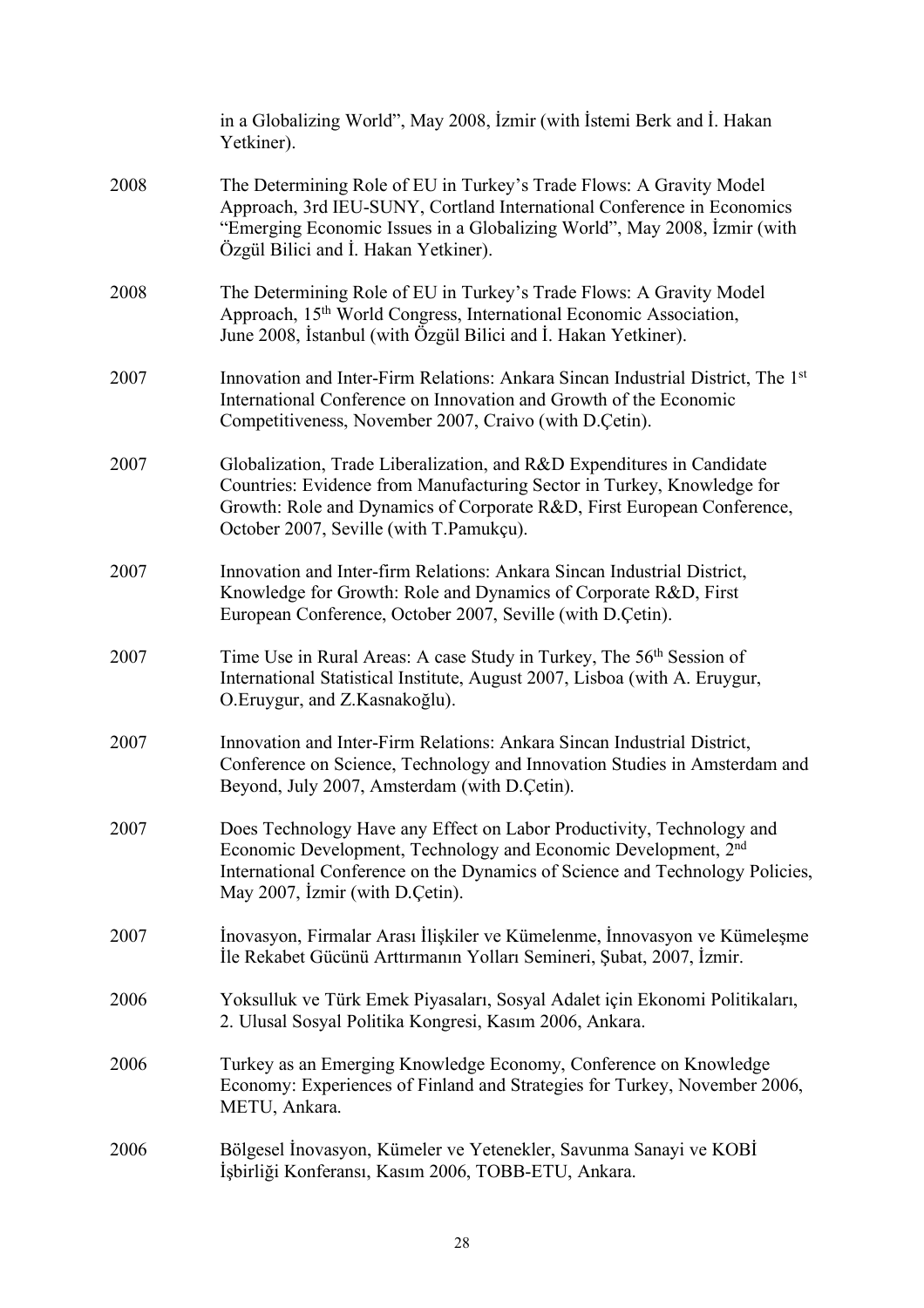| 2006 | Effect of Technology on Gender Wage Differential: A Panel Approach, The<br>2006 IAFFE Conference on Feminist Economics, July 2006, Sydney, Australia<br>(with D. Cetin and D. Findik).                         |
|------|----------------------------------------------------------------------------------------------------------------------------------------------------------------------------------------------------------------|
| 2006 | Nutrition, Effects of Broad Sense of Capital and Economic Growth, The 5 <sup>th</sup><br>International Conference on Health Economics, Management and<br>Policy, June 2006, Athens, Greece (with K. Kalyüncü). |
| 2006 | Poverty and Turkish Labor Markets, International Conference on<br>Transformation of Social Policy in Europe, April 2006, Ankara.                                                                               |
| 2005 | Firm Innovation and Relationships, The 13 <sup>th</sup> International Forum on<br>Technology Management, September 2005, İstanbul, Turkey (with M. Durgut).                                                    |
| 2004 | Theory and Evidence on Income-Health Causality, The 3 <sup>rd</sup> International<br>Conference on Health Economics, Management and Policy, June 2004,<br>Athens, Greece (with I.H. Yetkiner).                 |
| 2004 | Türkiye Elektronik Sektöründe Proje Yönetimi ve Proje İletişim Yönetimi için<br>Bilgi Teknolojileri Kullanımı, Savunma Teknolojileri Kongresi, METU,<br>Ankara (with S.Tuncer).                                |
| 2001 | Türk İmalat Sanayiinde Ücret Liderliği, V. Ulusal Ekonometri ve İstatistik<br>Sempozyumu, Çukurova University, Adana.                                                                                          |
| 2001 | Talep Esneklikleri: Karşılaştırmalı bir Çalışma, V. Ulusal Ekonometri ve<br>İstatistik Sempozyumu, Çukurova University, Adana (with Z. Kasnakoğlu and<br>H.Kasnakoğlu).                                        |
| 2000 | Medya Tercihleri ve Nedenleri, International ERC Conference on Economics<br>IV, METU, Ankara (with Z.Kasnakoğlu, E.Memiş, and E.Özçelik).                                                                      |
| 1999 | Wage Formation in Dutch manufacturing Industry, International ERC<br>Conference on Economics III, METU, Ankara.                                                                                                |
| 1998 | Fish Consumption in Turkey: An Econometric Model, International ERC<br>Conference on Economics II, METU, Ankara (with Z. Kasnakoğlu).                                                                          |
| 1998 | An Analysis and Prediction of Fish Consumption in Turkey, International<br>Symposium on Forecasting, Edinburgh (with Z. Kasnakoğlu).                                                                           |
| 1997 | Inter-Industry Wage Differentials in OECD Countries, International ERC<br>Conference on Economics I, METU, Ankara (with I.H. Yetkiner).                                                                        |
| 1996 | Time Use and Estimation of the Value of Household Production by Gender,<br>The 6 <sup>th</sup> International Interdisciplinary Congresss on Women, Paris (with<br>Z.Kasnakoğlu and M.Dayıoğlu).                |
| 1995 | Analysis of Inter-Industry Wage Structure in Turkish Manufacturing Industry,<br>1980-1985, The 50th Session of International Statistical Institute, Book of<br>Abstracts pp. 324-25, Beijing, China.           |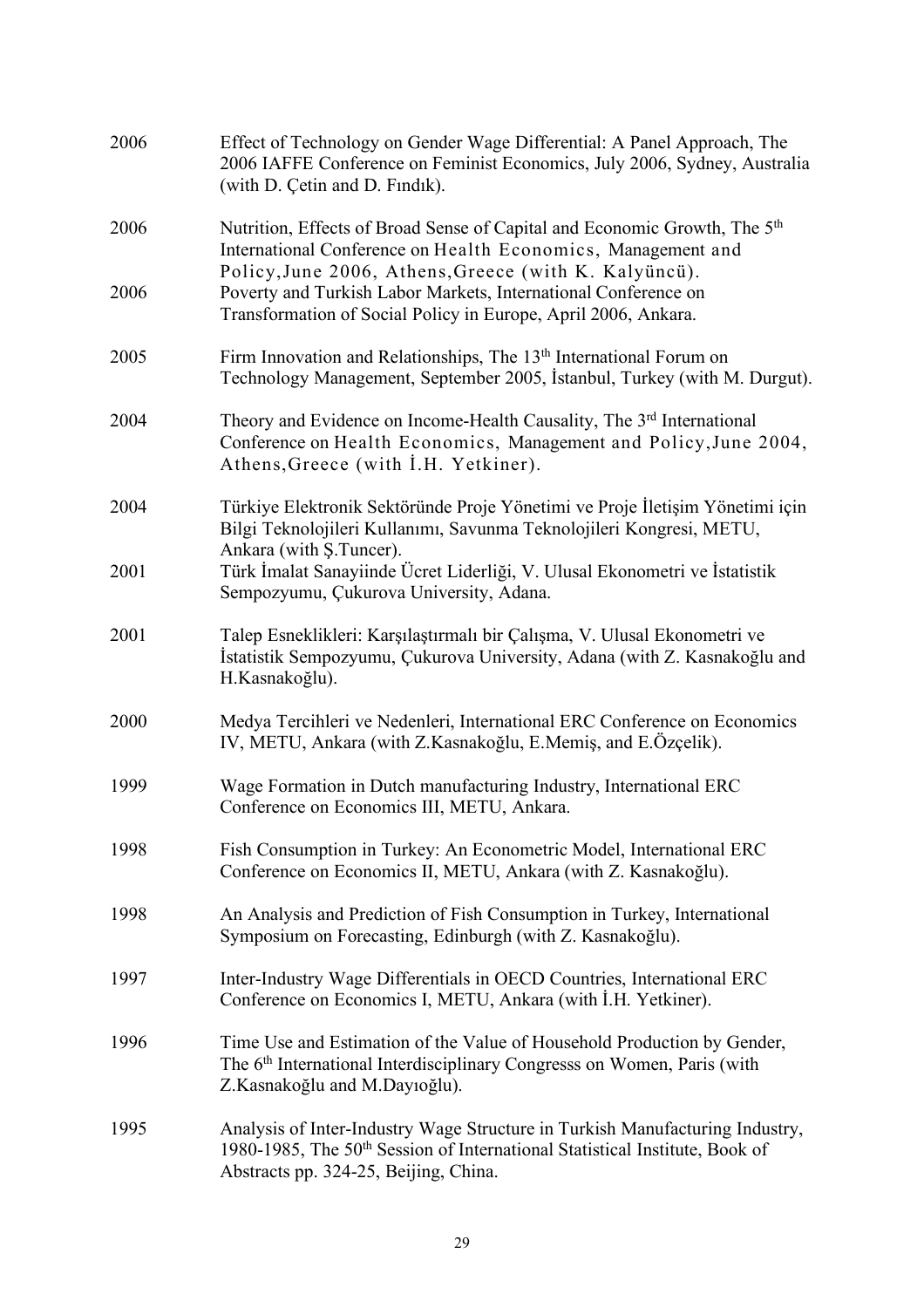| 1995 | SEFA-Mod Training Workshop, The Health Insurance Commission of<br>Australia, Ankara.          |
|------|-----------------------------------------------------------------------------------------------|
| 1995 | Workshop on the Use of Micro Data Sets in Labor Economics, Economic<br>Research Forum, Cairo. |
| 1994 | Summer School on Poverty, Discrimination, & Social Policy, Bar-Ilan<br>University, Israel.    |

## **XI. CONFERENCE ORGANIZATION**

- 2017 Empowering Entrepreneurship Ecosystem Leaders: Theory and Action Workshop, Ankara, October 2017, Workshop Leader.
- 2017 Universities and Regions Workshop, İzmir, March 2017, Workshop Leader.
- 2016 Entrepreneurial Ecosystem Workshop, İzmir, May 2016, Workshop Leader.
- 2015 Eurolics Workshop on University-Industry Interaction, Ankara, November 2015.
- 2015 EY International Congress on Economics II, Ankara, Turkey, Member of Organizing Board.
- 2015 Congress on Creating Value by Means of Innovation Ecosystems: Approaches Between Disciplines, İzmir, Turkey, Member of Scientific Committee.
- 2015 ECONANADOLU, Anadolu International Conference in Economics, Eskişehir, Turkey, Member of Scientific Committee.
- 2015 Globelics 2013, The 13<sup>th</sup> International Globelics Conference, Havana, Cuba, Member of Scientific Committee
- 2013 EY International Congress on Economics II, Ankara, Turkey, Member of Organizing Board.
- 2013 Globelics 2013, The 11<sup>th</sup> International Globelics Conference: Entrepreneurship, Innovation, and Economic Development in an Era of Increased Globalization
- 2013 1st World Keynes Conference, İzmir, Turkey, Member of Scientific Committee.
- 2011 EuroConference 2011: Crises and Recovery in Emerging Markets, İzmir, Turkey, Member of Scientific Committee.
- 2011 ECONANADOLU, Anadolu International Conference in Economics, Eskişehir, Turkey, Member of Programme Committee.
- 2011 Ar-Ge Yenilik ve Teknoloji Politikaları Forumu (AYTEP), Member of Organizing **Committee**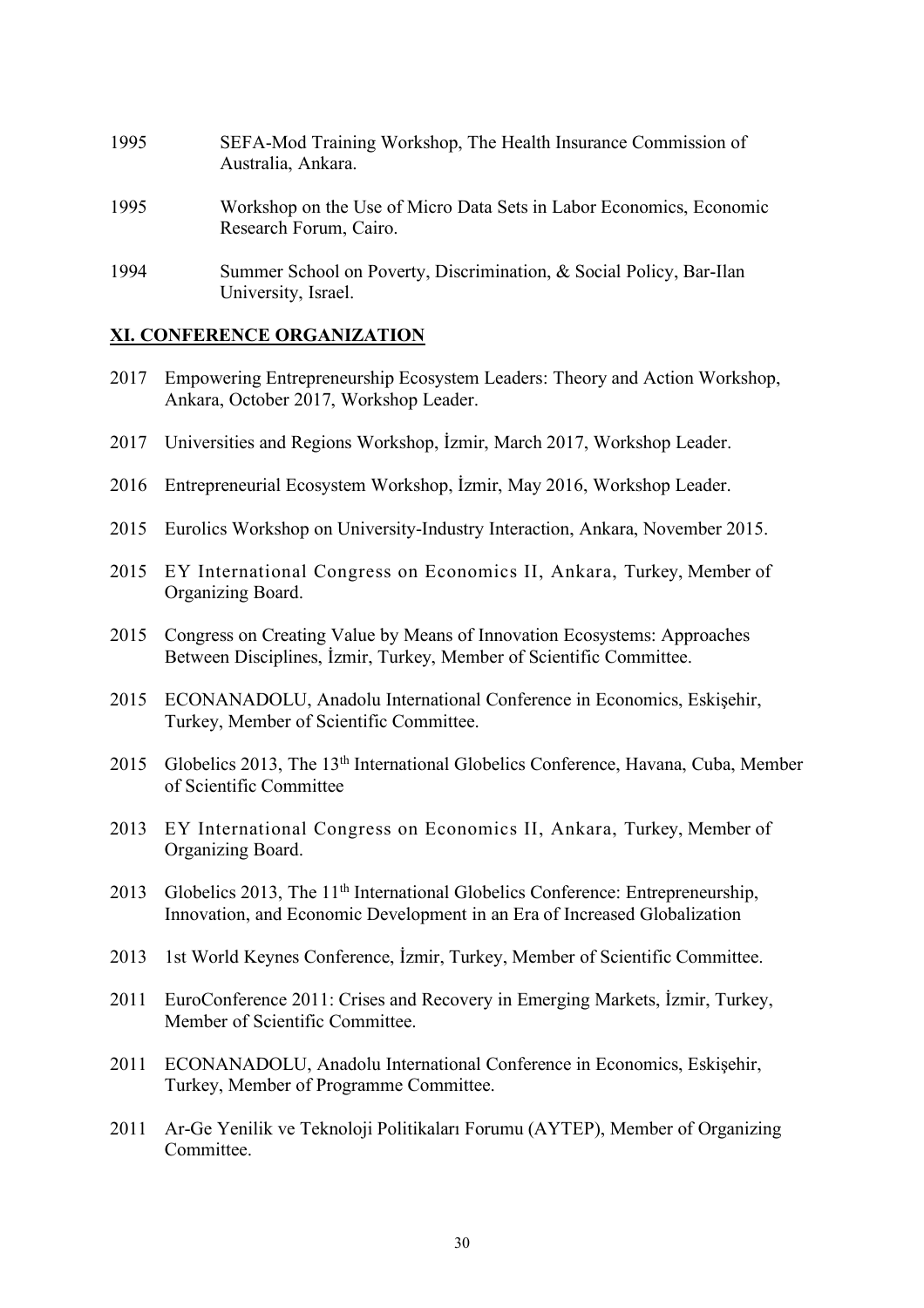- 2010 Workshop on Internationalization of R&D, Ankara, Turkey, Member of Organizing Committee.
- 2010 Fourteenth Annual Conference on Economics and Security, İzmir, Turkey, Member of Organizing Committee.
- 2010 Technology and Economic Development  $-4<sup>th</sup>$  International Conference on the Industrial Dynamics, Innovation Policy and Growth, İzmir, Turkey, Member of Organizing Committee.
- 2010 International Conference on E-Government and E-Governance, Member of Scientific Committee, Ankara, Turkey.
- 2009 Technology and Economic Development 3rd International Conference on the Innovation, Technology and Knowledge Economics, Ankara, Turkey, Member of Organizing Committee.
- 2009 ECONANADOLU, Anadolu International Conference in Economics, Eskişehir, Turkey, Member of Programme Committee.
- 2008 Twelfth Annual Conference on Economics and Security, Ankara, Turkey, Member of Organizing Committee.
- 2008 International Congress on Pervasive Computing and Management, New Delh, India, Member of International Advisory Board
- 2007 Technology and Economic Development 2nd International Conference on the Dynamics of Science and Technology Policies, İzmir, Turkey, Member of Organizing Committee.
- 2004 Technological and Economic Development 1<sup>st</sup> International Conference on Intellectual and Industrial Property Rights, Ankara, Turkey, Member of Organizing Committee.

## **XII. REFEREEING, CITATIONS AND PROJECT EVALUATION**

#### *A. Refereeing*

American Economic Review, Agricultural Economics, Applied Economics, Applied Economics Letters, Economics Letters, European Planning Studies, Health Economics, Journal of Applied Economic Sciences, Social Indicators Research, Journal of Knowledge Economics, European Journal of Education, METU Studies in Development, The Manchester School, İktisat, İşletme ve Finans, Ekonomik Yaklaşım, TİSK Akademi, SBF Dergisi, Technological Forecasting & Social Change, Environmental Science and Pollution Research, Biophysical Reviews and Letters, Journal of the Knowledge Economy.

## *B. Citations*

Annals of Regional Science, Empirical Economics, Energy Economics, Economics Bulletin, European Journal of Health Economics, World Development, Economic Modelling, Environmental Planning A, Small Business Economics, Pacific Economic Review, Journal of Knowledge Economics, Transportation Research Part A, Applied Financial Economics,